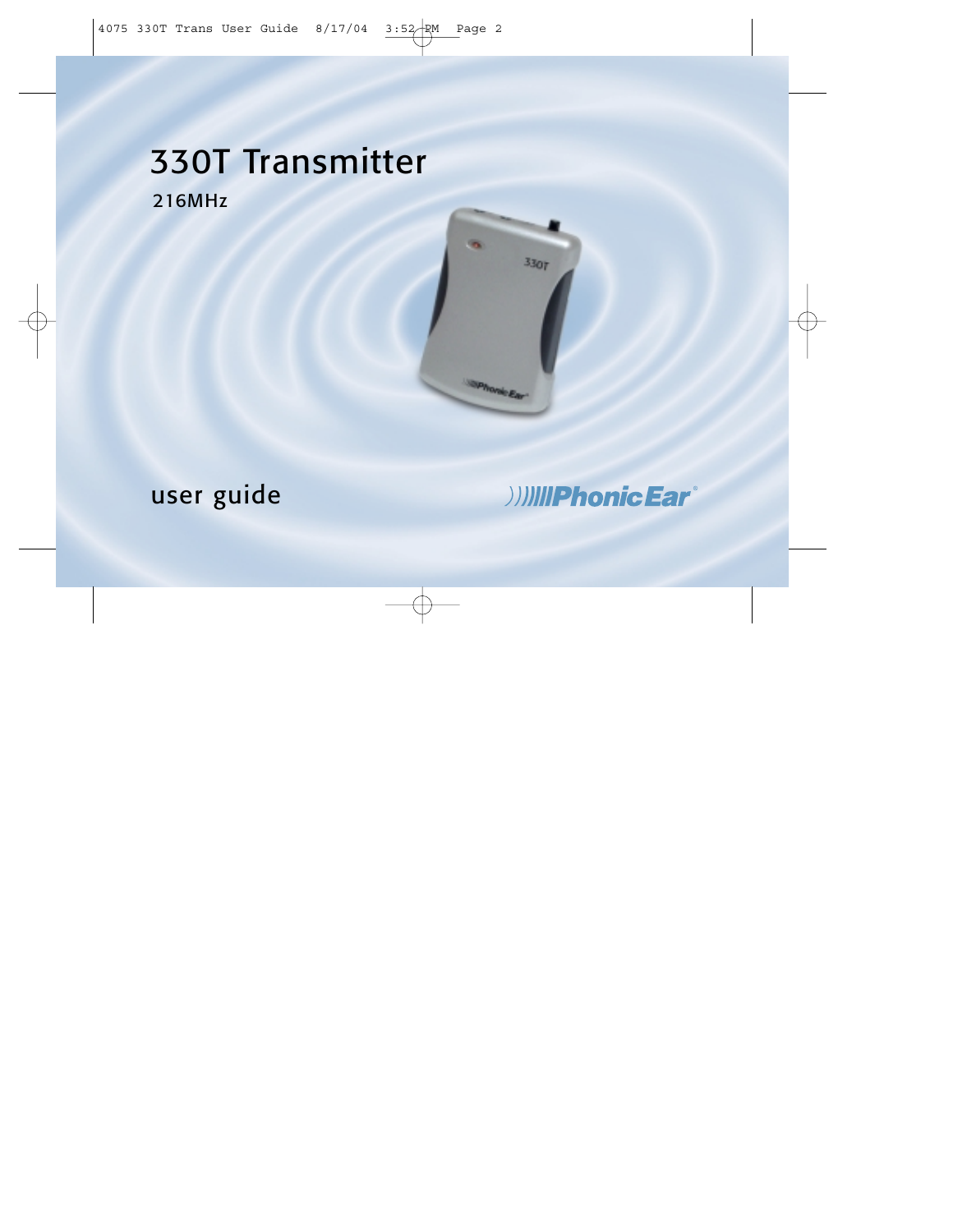## contents

| 330T transmitter features 1-2  |  |
|--------------------------------|--|
| 330T available accessories 3-4 |  |

#### **330T setup and operation**

| charging batteries using 230R<br>EasyListener 2 sound field system 6-7 |
|------------------------------------------------------------------------|
| charging batteries using wall charger 8                                |
|                                                                        |
| 330T microphone options 10                                             |
| plugging in microphone and using<br>mute button 11                     |
| turning on 330T 12                                                     |
| verifying channel setting 13                                           |

| connecting CD, TV and other                                |
|------------------------------------------------------------|
|                                                            |
| troubleshooting $\ldots \ldots \ldots \ldots \ldots 15-16$ |
| caring for your 330T 17                                    |
| product specifications 18                                  |
| frequencies and corresponding                              |
| Phonic Ear channel numbers 19-20                           |
| battery warnings 21                                        |
| product warranty 22-24                                     |
| code of federal regulations 25                             |
| regulatory approvals 26                                    |
|                                                            |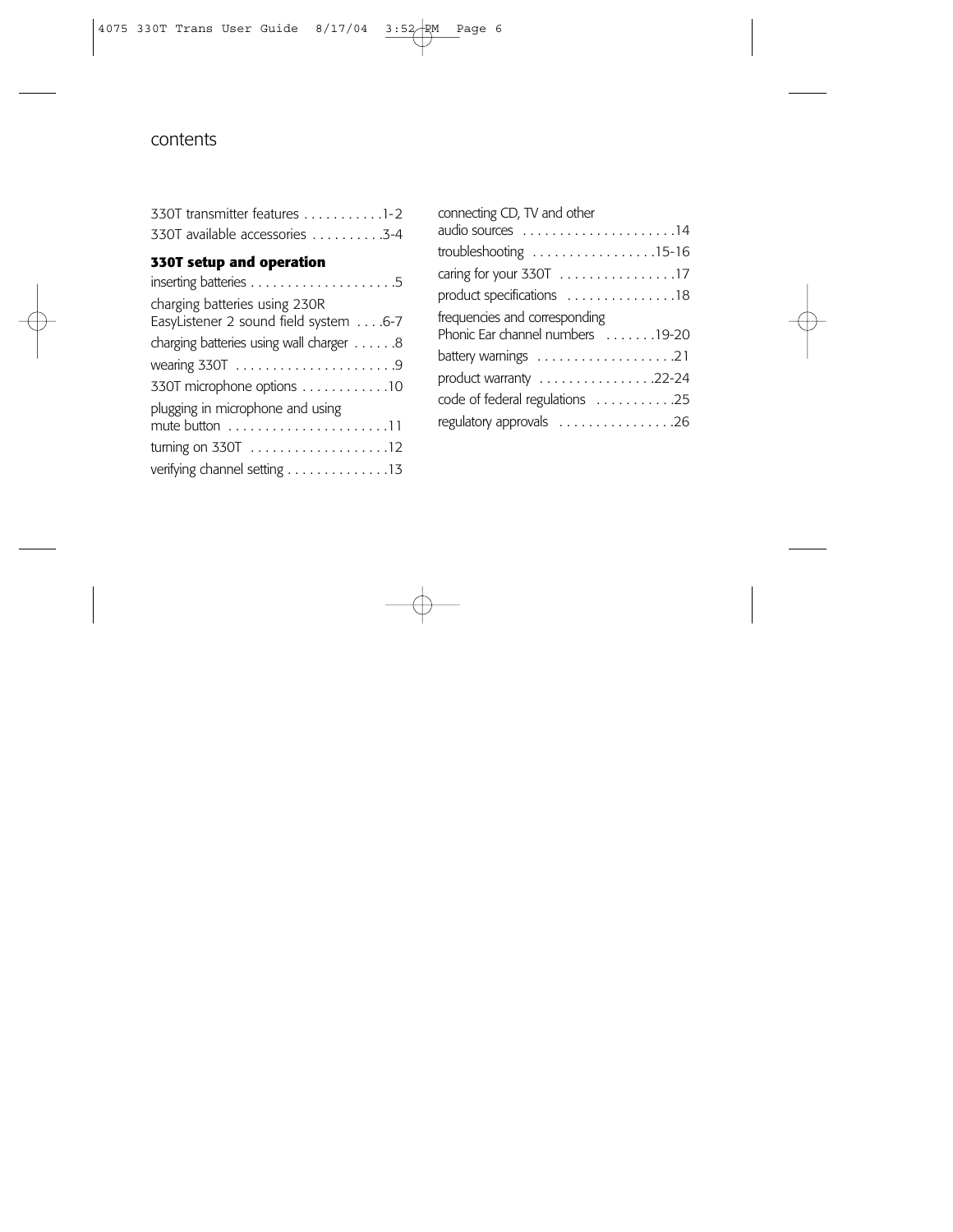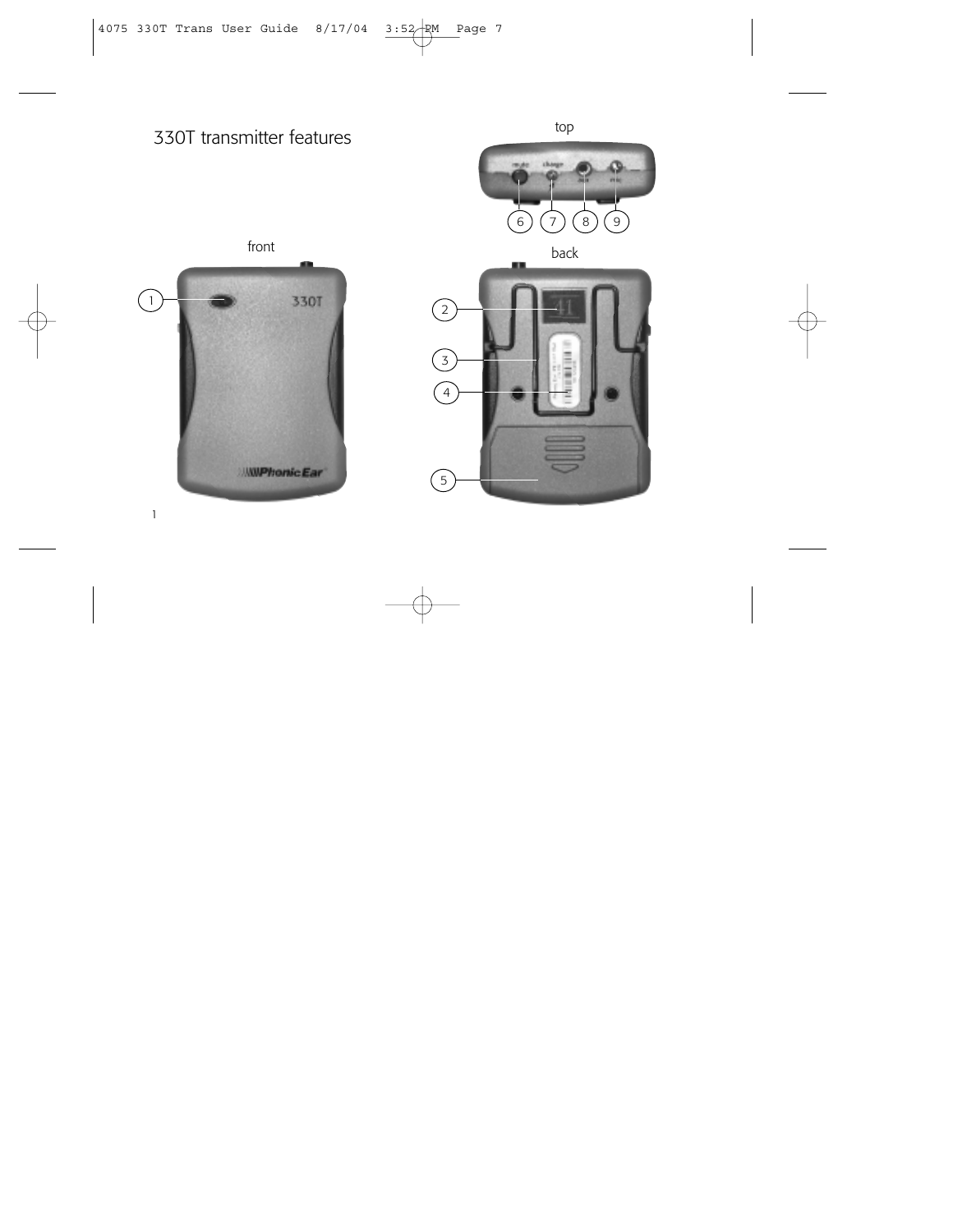

on/off, low battery and charging indicator light

- **on** = Dim red light
- **low batt** = Blinking red light indicates approximately 1 hour of battery life remaining
- **batt charging** = Bright red light
- **improper charging** = No light ∩
- channel number label
- belt clip



- serial number/part number/operating band
- battery compartment



mute button ( $\equiv$  on  $\equiv$  off)



charging input jack (1.3mm)



8) auxiliary input jack (3.5mm)



microphone input jack (2.5mm)



 $(10)$  on/off(chg) switch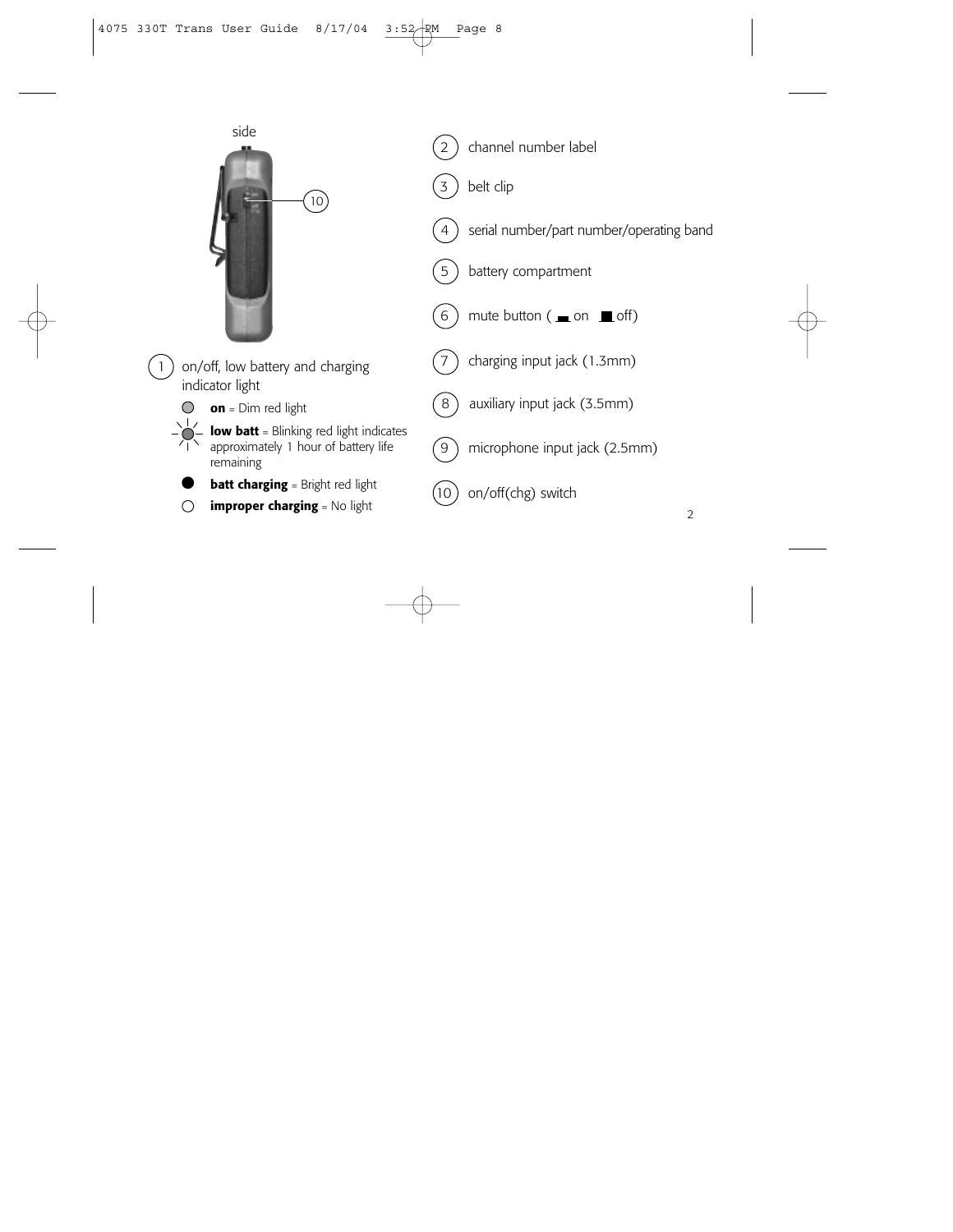# 330T available accessories

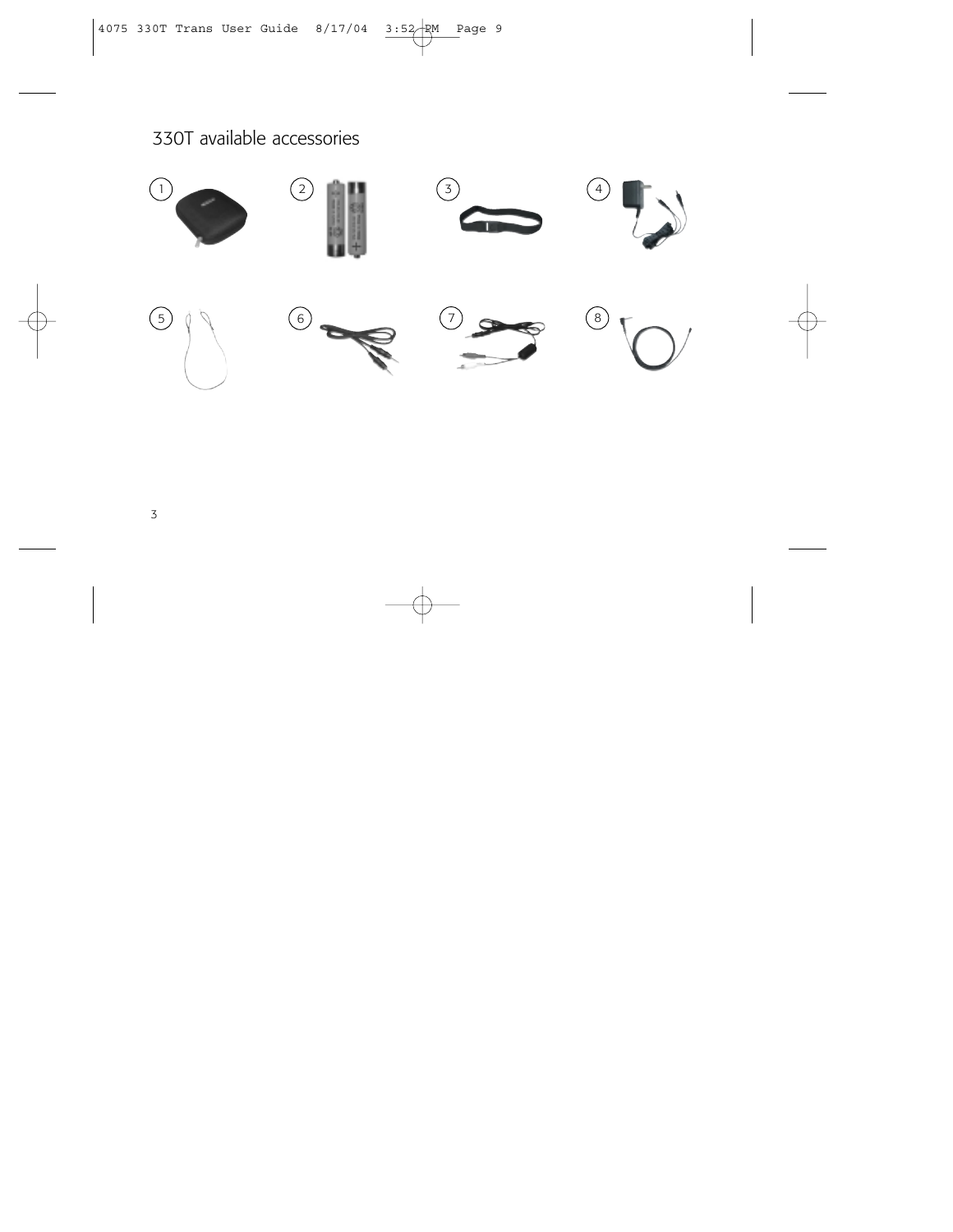

- 
- rechargeable NiMH AAA batteries (374-30-310-09)
- elastic belt (AT0712)
- wall charger\* (AT0749)



 $(6)$  aux-in adaptor cord\* (384-01-210-08) 3.5mm - 3.5mm connects 330T to external audio, CD player, stereo, computer, etc.



aux-in adaptor cord\* (300-6332-107) 3.5mm- dual RCA connects 330T to external audio, TV, VCR, DVD



#### 8 antenna\* (AT0529A)

For use during auxiliary input only.

\*optional accessory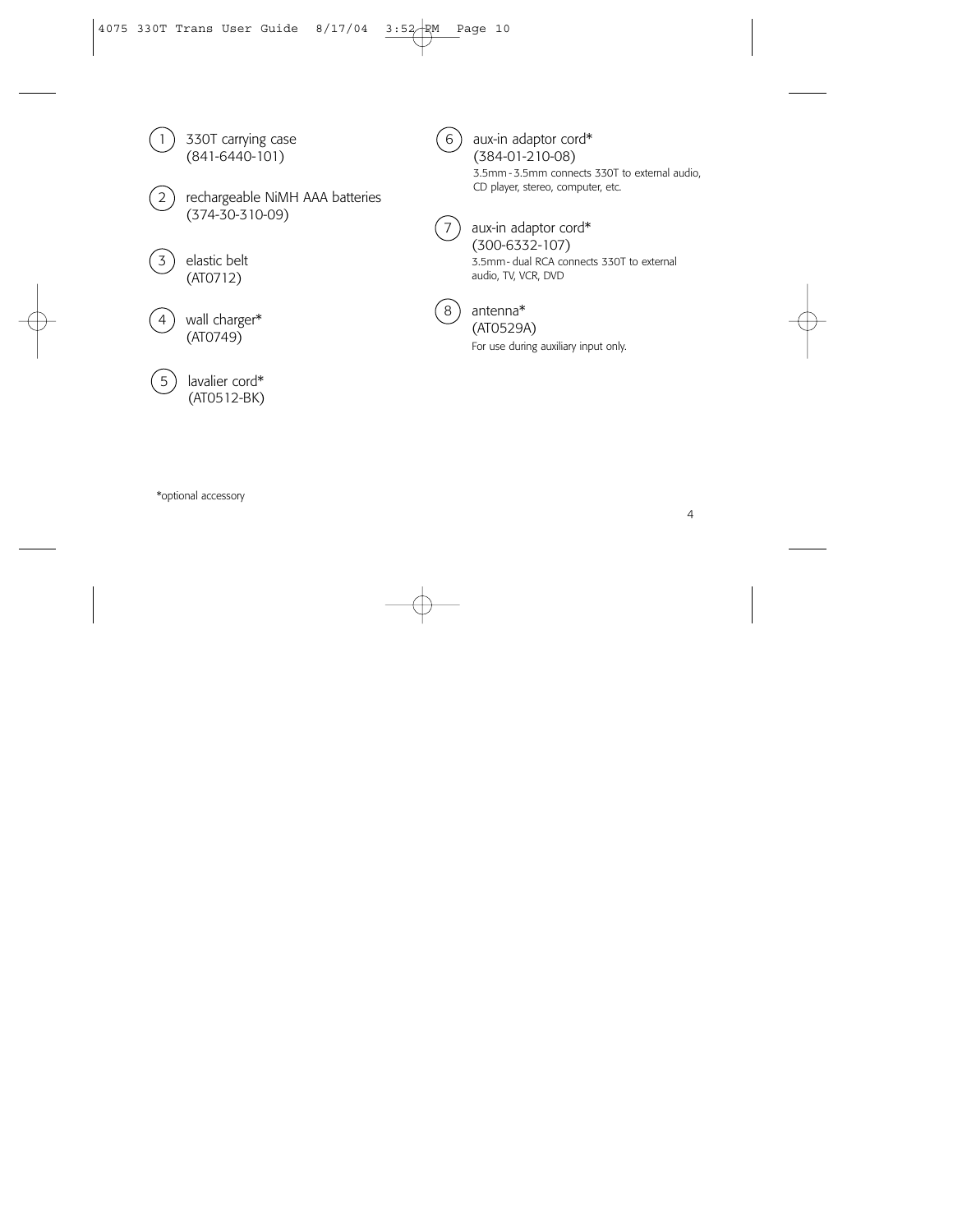# **330T setup and operation**

inserting batteries



Open battery compartment door by pressing and sliding downwards.



1

Insert rechargeable AAA NiMH batteries (or alkaline batteries) and replace door. **Check polarity markings to confirm batteries are positioned correctly.**

**NOTE:** The 330T uses high performance NiMH (nickel-metal hydride) batteries. To achieve maximum battery efficiency, charge batteries for 12 hours before initial use. Charge batteries nightly for 12 hours during normal use.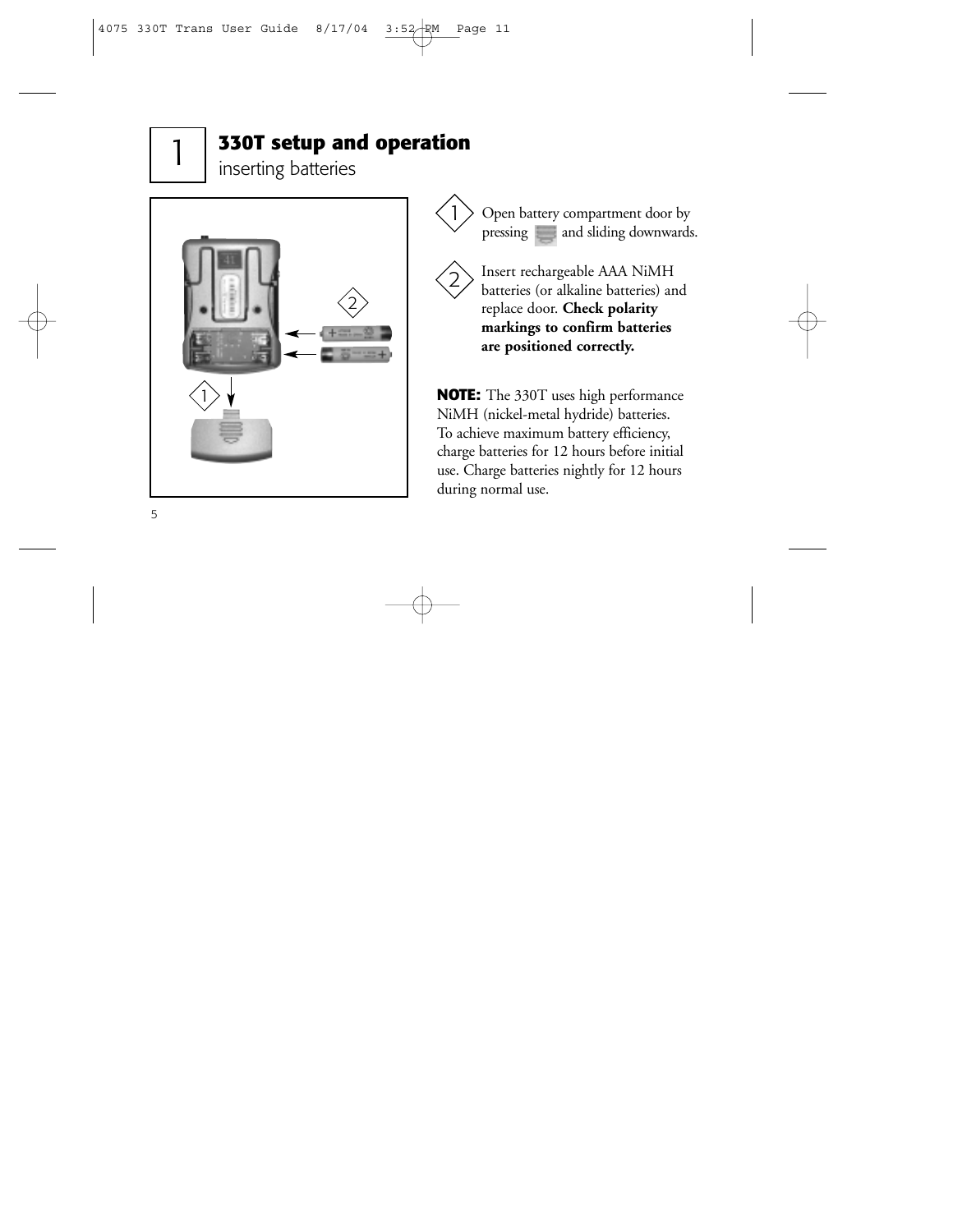

Ta charging batteries using 230R EasyListener 2™ sound field system<br>2a **Do NOT** attempt to charge alkaline batteries in the 330T. **Do NOT attempt to charge alkaline batteries in the 330T. Only Phonic Ear rechargeable batteries can be recharged.**

1



Push **power** button to turn 230R receiver off.

**NOTE:** Sleep/standby power light on 230R receiver will remain lit during power off mode.



Turn 330T power switch to **off (chg)** position.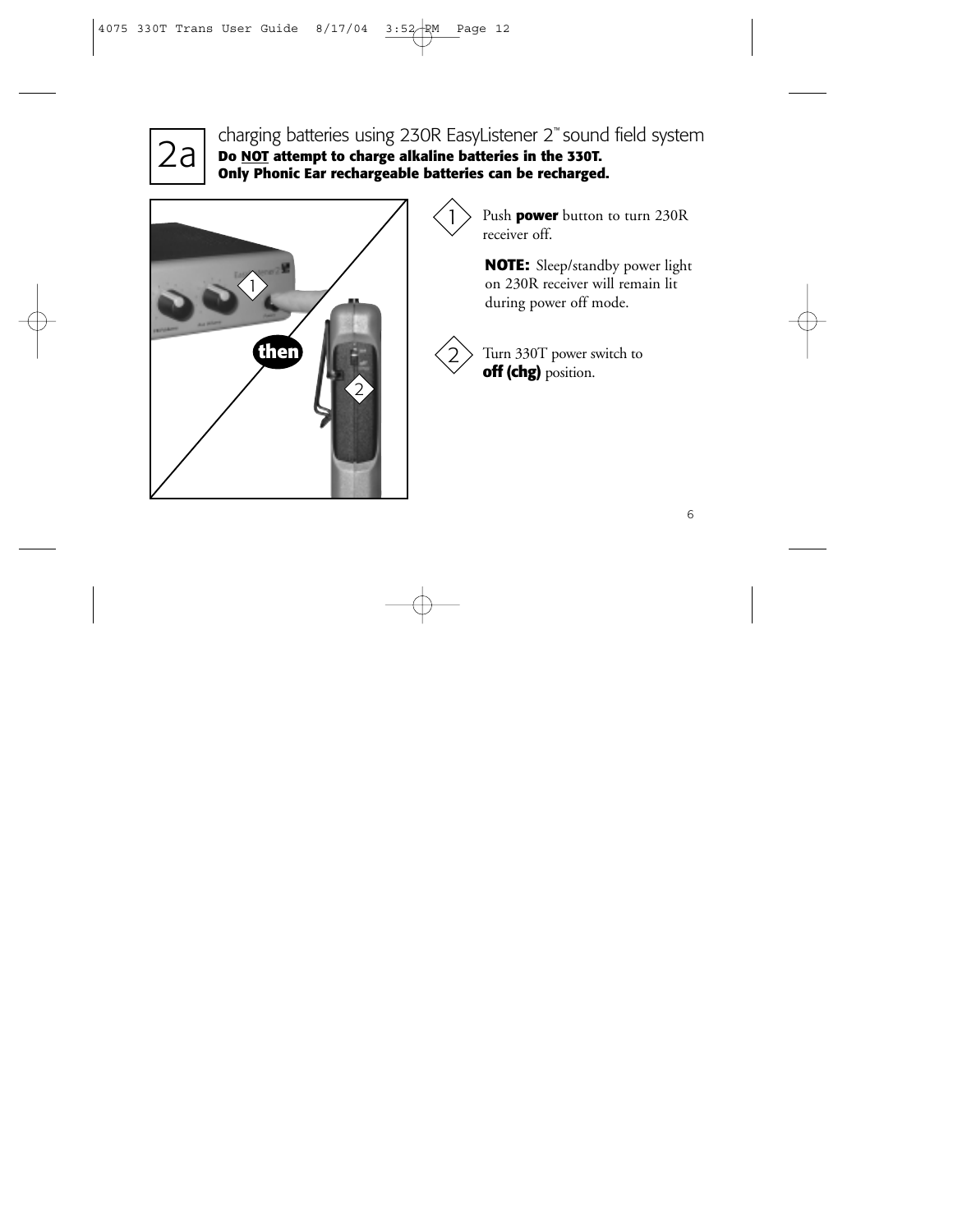2b charging batteries using 230R EasyListener 2™ sound field system **Do NOT attempt to charge alkaline batteries in the 330T. Only Phonic Ear rechargeable batteries can be recharged.**



 $\left\{\frac{3}{5}\right\}$  Plug any end of 300-6497-105<br>charge cord (included with 230R system) into 330T **charge/**  $\neq$  jack.



Plug any end of charge cord into **charge out** jack on back of 230R receiver.



Check indicator light on 330T. **bright red** = Battery charging **no light** = Improper charge

**NOTE:** Charge for 12 hours before first use. After daily use, charge unit overnight for at least 12 hours for up to 12 hours of battery life.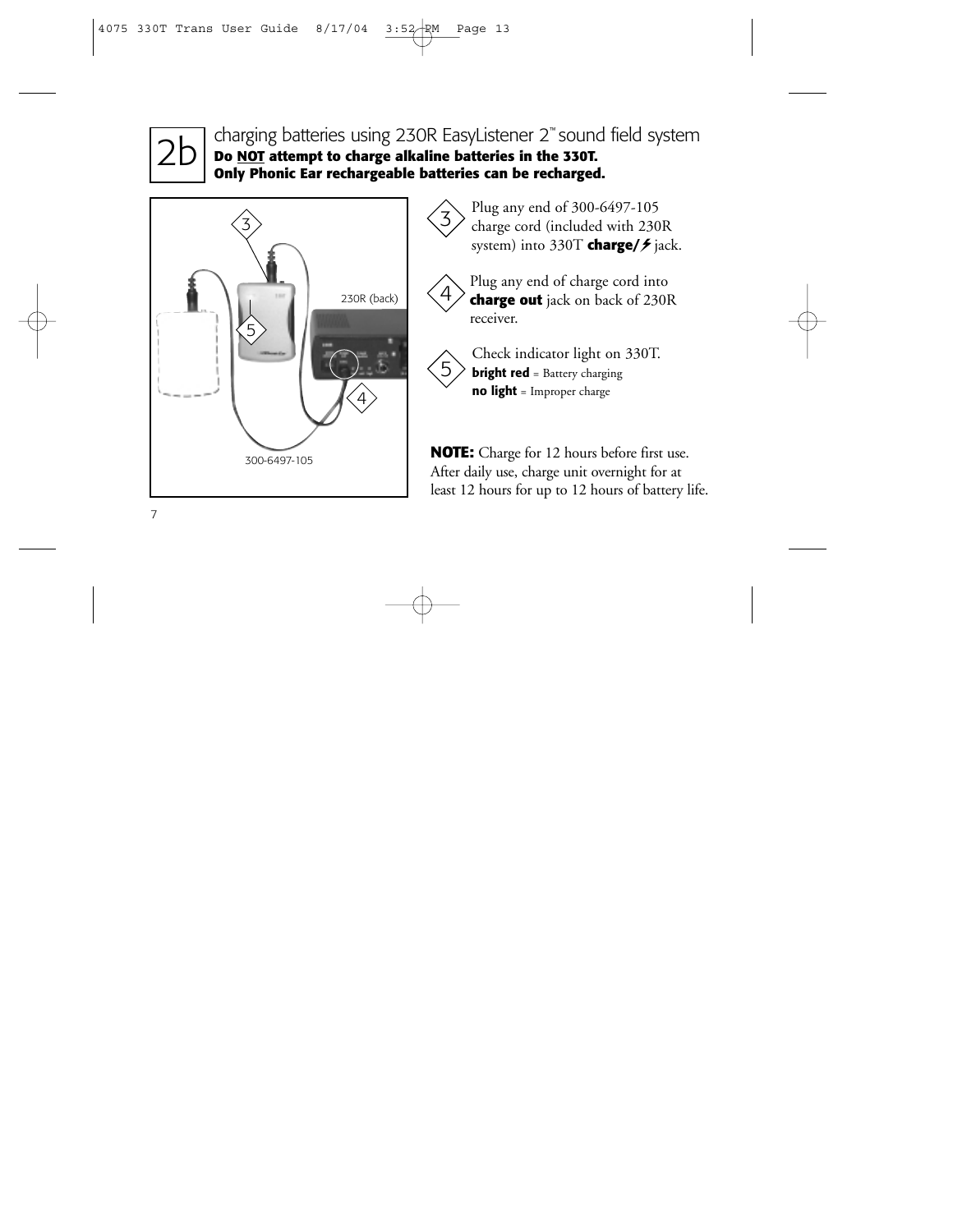

# **Do Charging batteries using wall charger**<br> **Do NOT** attempt to charge alkaline batteries in the 330T.<br> **Only Phonic Ear rechargeable batteries can be recharged Only Phonic Ear rechargeable batteries can be recharged.**



Switch 330T power to **off (chg)** position.

Plug either end of AT0749 charging cord into **charge** jack on top of the 330T transmitter.

 $\frac{3}{3}$  Plug other end of AT0749 charging<br>cord into wall socket.



2

Check indicator light on 330T.

**bright red** = Battery charging **no light** = Improper charge

**IMPORTANT:** Charge for 12 hours before first use. After daily use, charge unit overnight for at least 12 hours for up to 12 hours of battery life.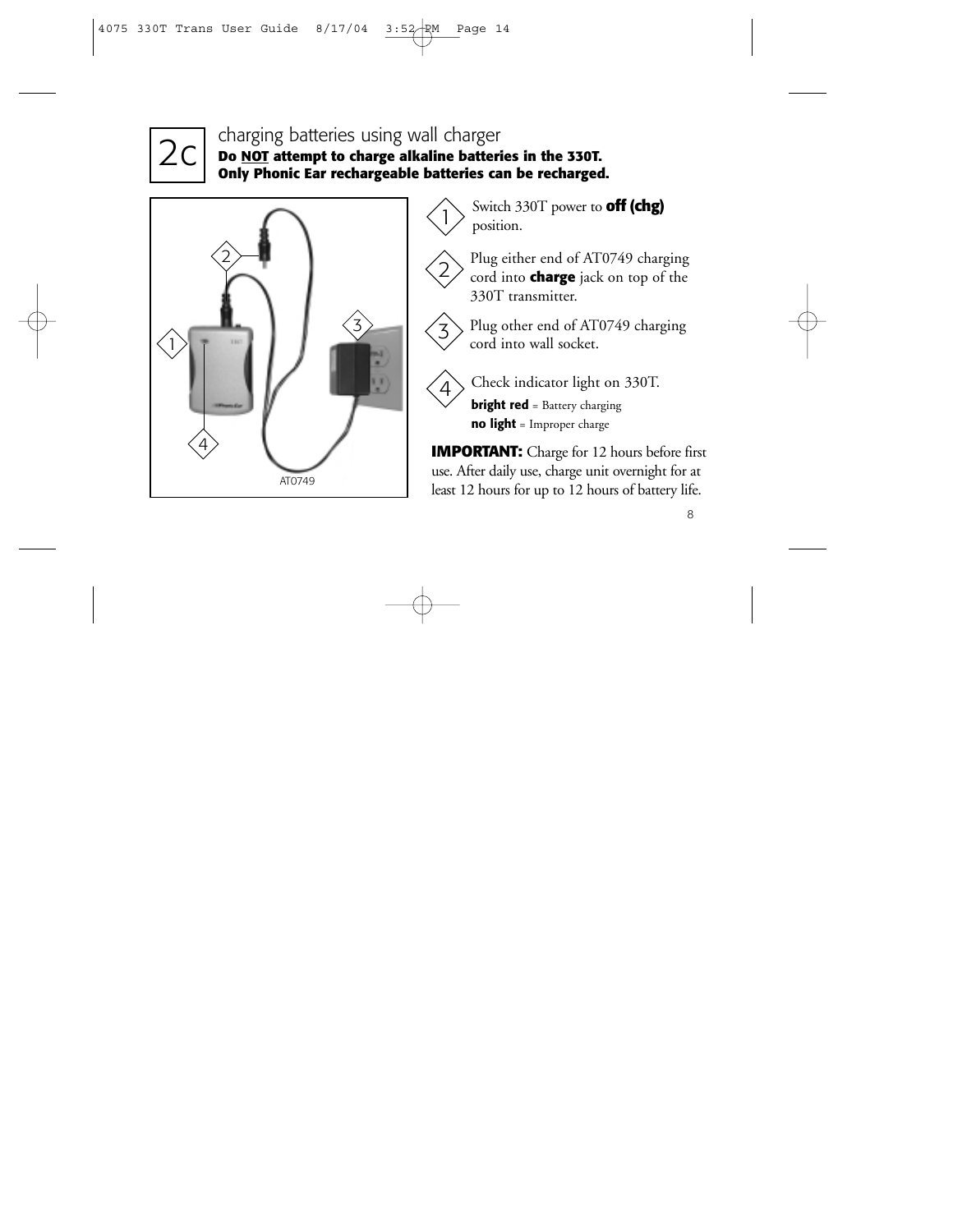# 3 wearing 330T



Clip to elastic belt (AT0712), pocket, pants or clothes.

#### **or**

Attach transmitter to necklace-style lavalier cord (AT0512-BK).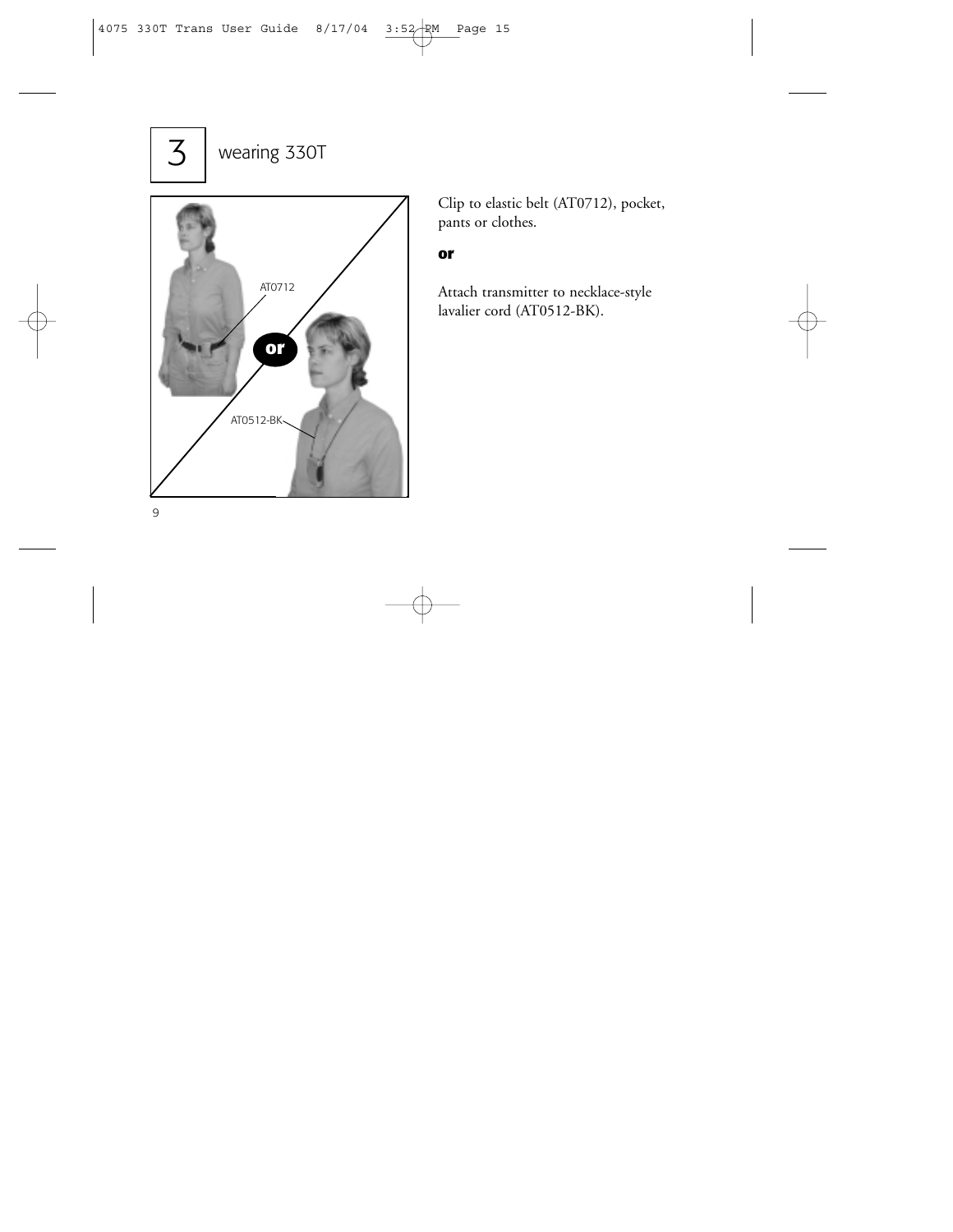

# 330T microphone options



AT0655 behind-the-neck boom



AT0814 earhook



AT0816 collar



AT0291-L\* lapel with lavalier cord

\* Lapel style microphones are less resistant to feedback when used with a sound field system.



AT0164-L\*\* omni lapel with lavalier cord



AT0667-L\*\* omni lapel with lavalier cord

\*\* Not recommended for use with sound field systems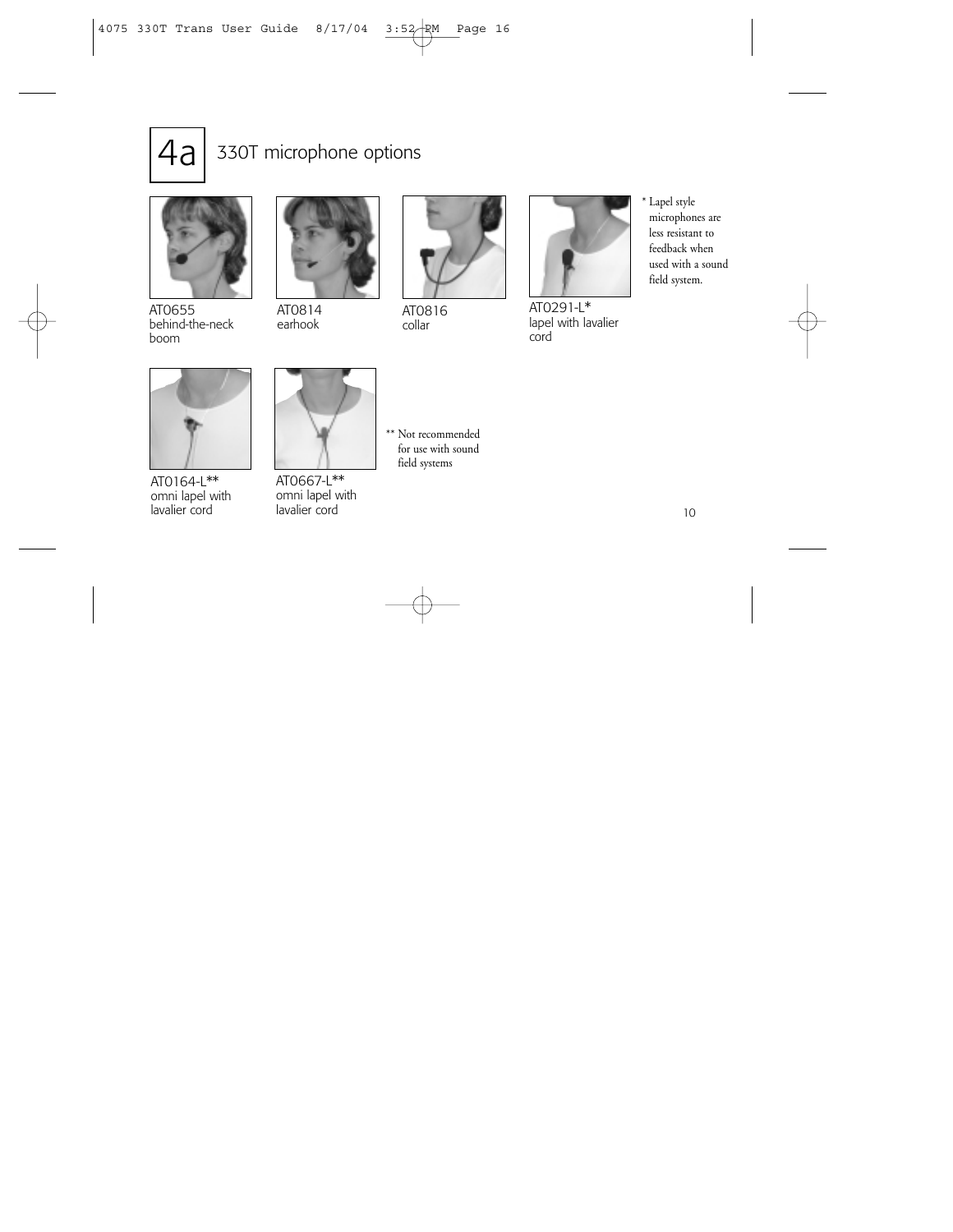

plugging in microphone and using mute switch





330T unit.

The microphone cord also acts as the antenna for the 330T. To ensure a consistent transmission, keep the microphone cord as straight as possible.



2

Position microphone approximately 3in/7.6cm from mouth. 3



To mute microphone, press down on 330T **mute** button 4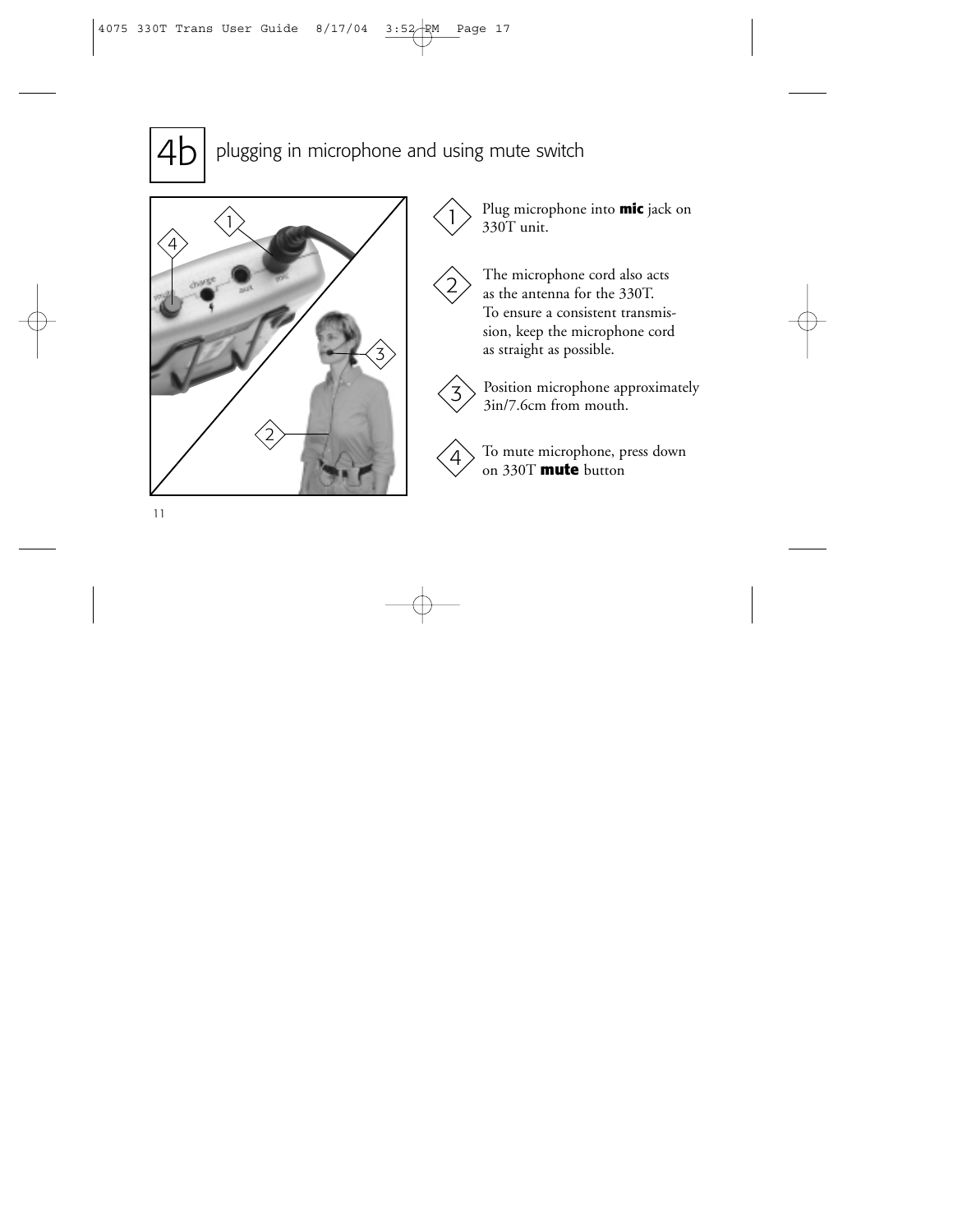# 5 | turning on 330T







Confirm red indicator light is on.

### **indicator light features:**

- **on** = Dim red light  $\bigcirc$
- **low battery** = Blinking red light indicates approximately 1 hour of battery life remaining
- **battery charging** = Bright red light
- **improper charging** = No light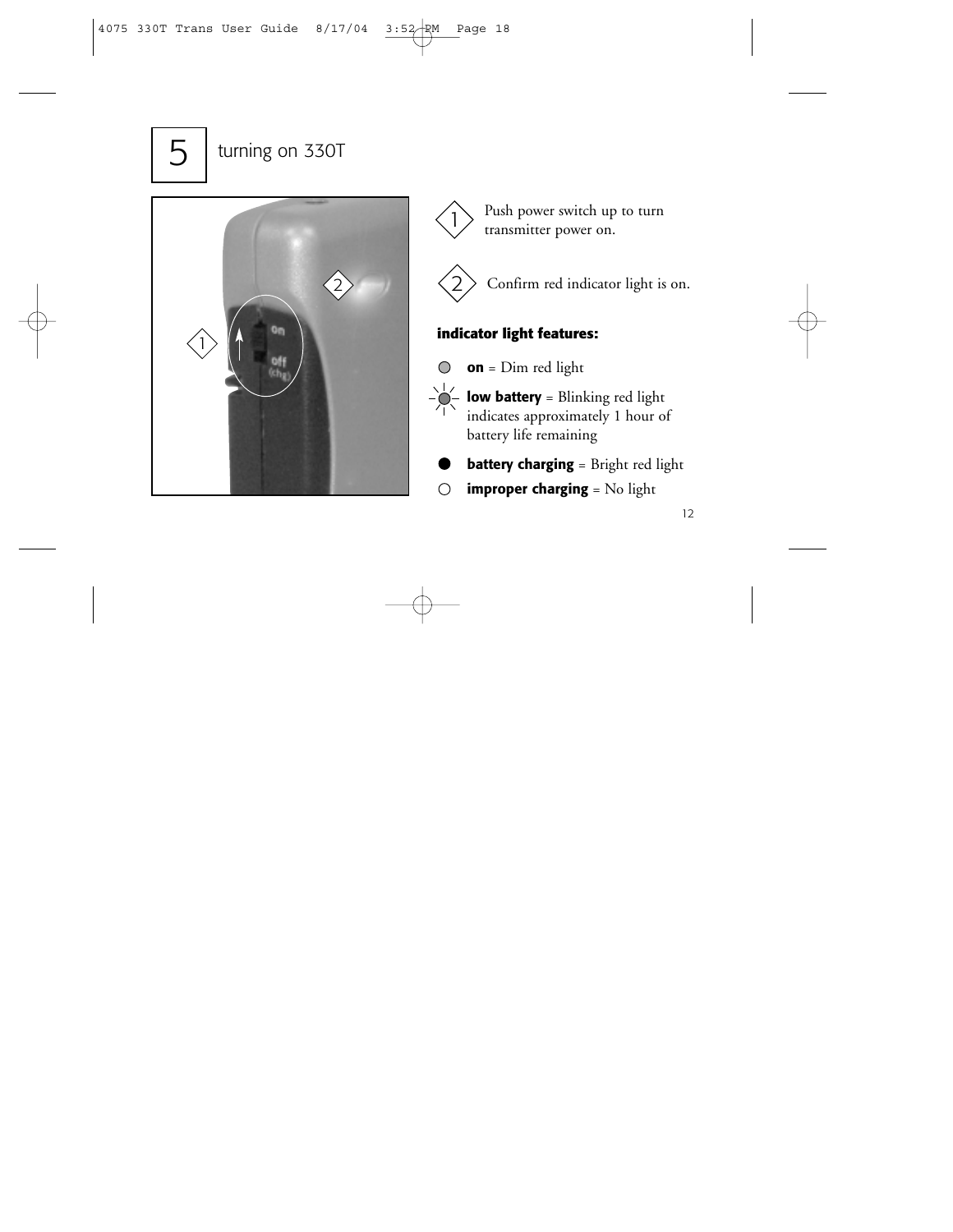# $6$  verifying channel setting



Locate channel number on back of 330T transmitter. Confirm your receiver unit (LEXIS, EASYLISTENER 2, RADIUM or SPRITE) is operating on the same channel.

 $\mathbf{I}$ 

330T (back) **NOTE:** The 330T is available on 19 channels in the 216MHz frequency. See the chart on pages 19 & 20 for a complete list of frequencies and corresponding Phonic Ear channel numbers.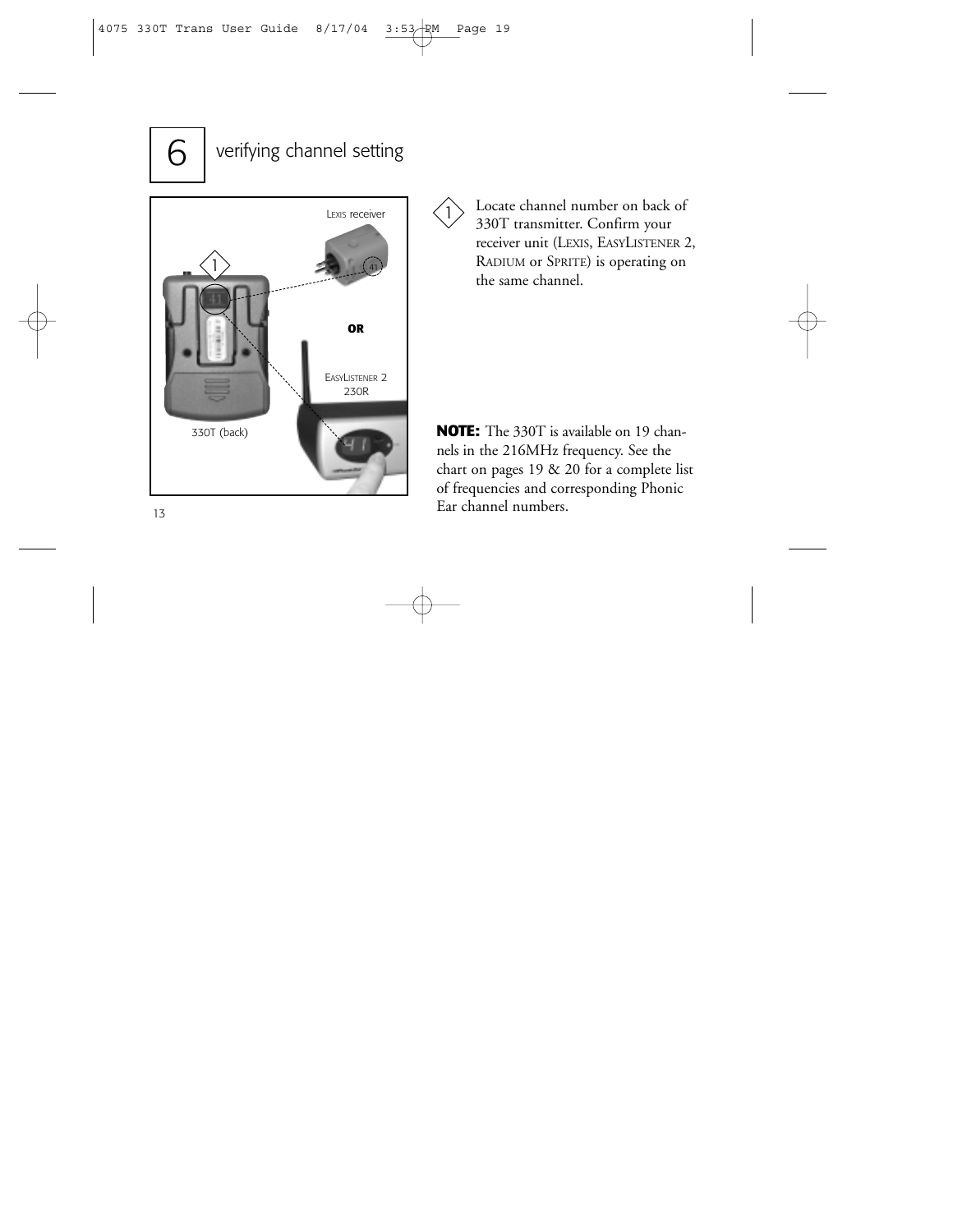# 7

# Using auxiliary inputs: connecting CD, TV and other audio sources



The 330T auxiliary input jack **(aux)** allows transmission of an external audio source such as a CD player, TV, VCR, or computer.

 $\left| \right|$ 

Plug external antenna (AT0529A) or any microphone into 330T **mic** jack. (To ensure a consistent transmission, keep the microphone cord as straight as possible.)



Using appropriate auxiliary input cord, connect the 330T to the secondary sound source.

**NOTE:** Check the type of connection needed for the secondary sound source – refer to page 4 for available aux-in adaptor cord specs and usage descriptions.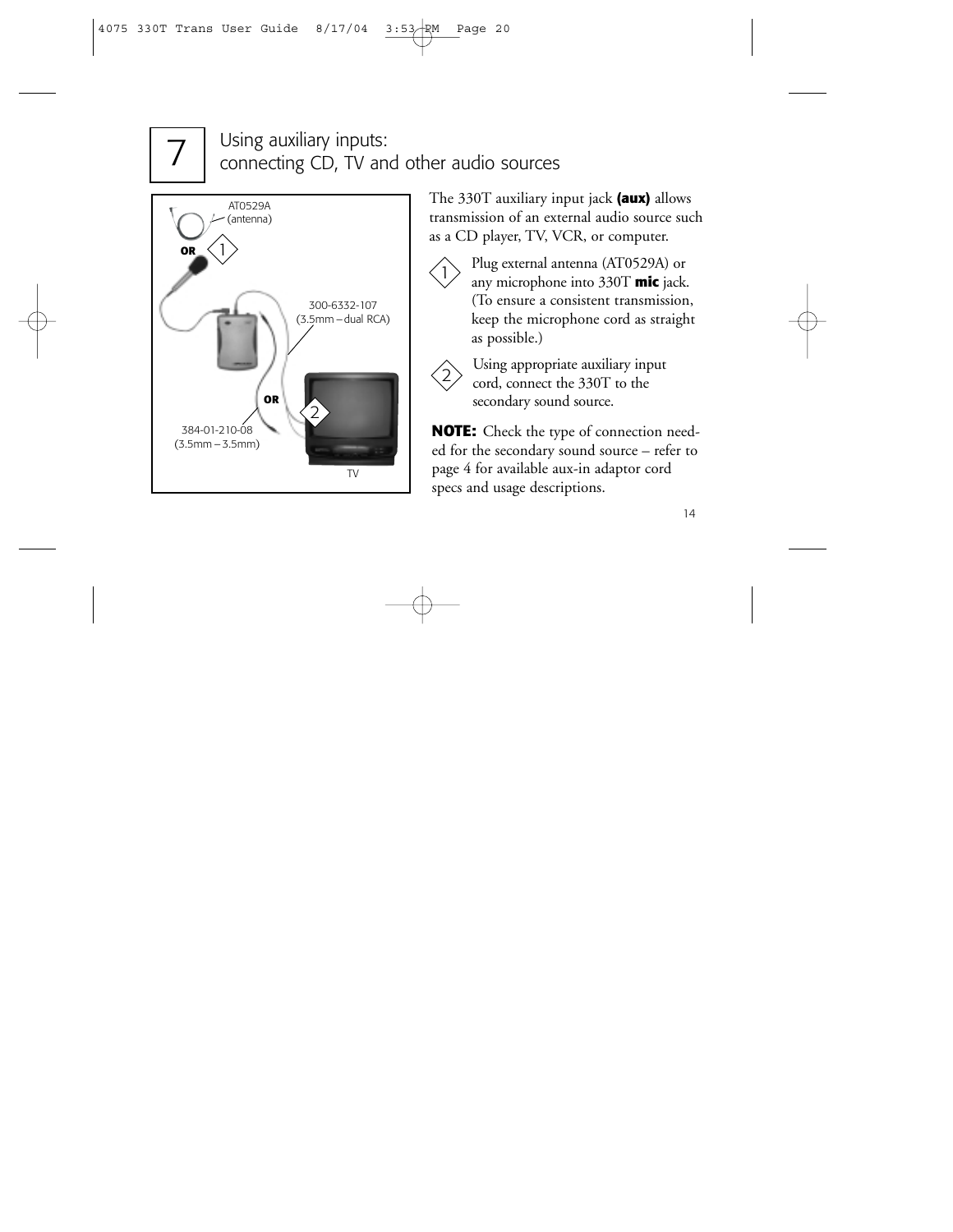# troubleshooting

#### **No Sound**

- verify the mute switch on the top of the unit is in the off (up) position.
- verify the transmitter is operating on the same FM channel as the receiver
- verify the transmitter power is **on**
- verify the microphone cord is inserted properly into the **mic** jack
- if using the **aux** jack on the transmitter for external sound, verify the AT0529A antenna is plugged into the **mic** jack. If using a microphone cord as an antenna, make sure it is not coiled.
- verify an approved PE microphone is being used (AT0655, AT0814, AT0816, AT0291-L or AT0668-L)

### **Batteries NOT charging**

- verify only Phonic Ear NiMH batteries are being charged. 330T unit will not charge disposable alkaline or other rechargeable batteries.
- check battery polarity markings to verify batteries are oriented properly
- verify the power switch is in the **off(chg)** position
- verify the charging cord is plugged in to the **chg** port and NOT the **aux** port
- verify the wall transformer is plugged into an operational electrical outlet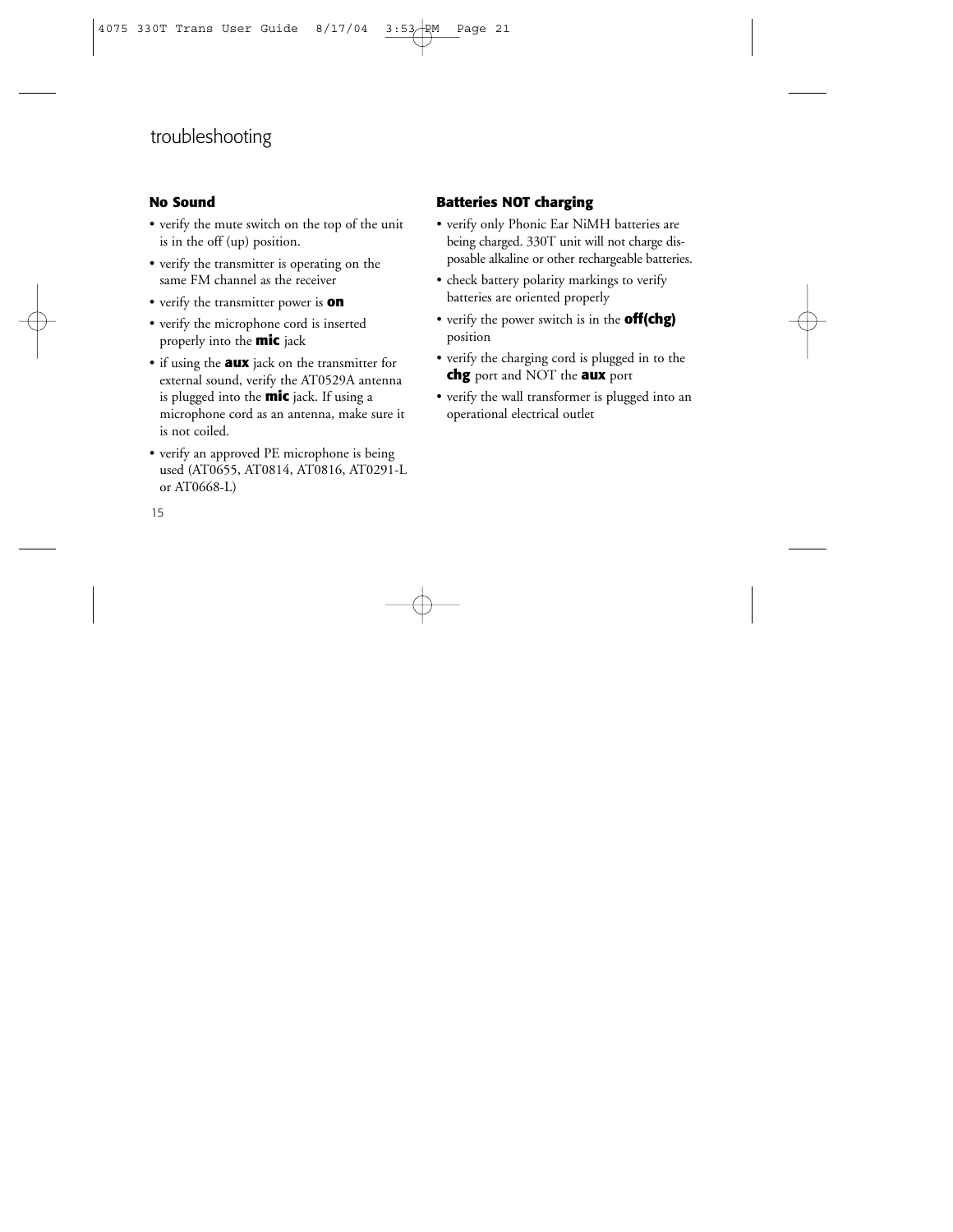# troubleshooting (cont'd)

#### **330T won't turn on**

- verify NiMH batteries are inserted properly and fully charged
- verify AAA alkaline batteries are inserted properly
- check battery polarity markings to verify batteries are oriented properly

#### **Acoustic feedback (high-pitched squeal)**

- make sure the user microphone is not too close to external speakers in the room
- make sure an omni-directional mic is not being used. Omni-directional mics should not be used with the 330T.
- lower the FM volume/gain control on the LEXIS, EASYLISTENER 2 or other receiver
- turn OPTIVOICE to medium, or low position
- have a sound professional adjust 3-band equalizer controls on the receiver, confirm they are not set to a high frequency setting

#### **Static**

- confirm microphone cord is not coiled
- verify approved PE microphones are being used (AT0655, AT0814, AT0816, AT0291-L, AT0668-L)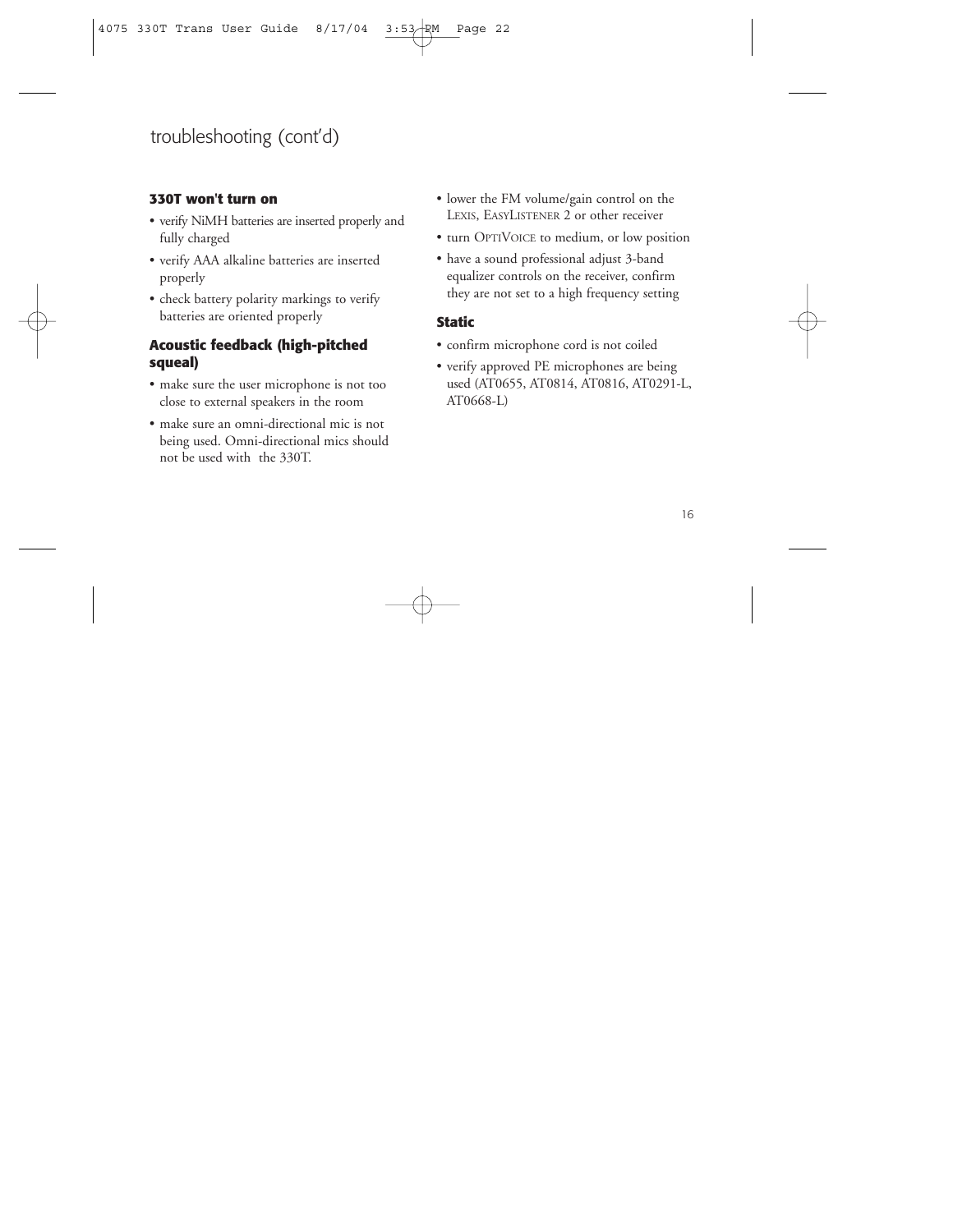# caring for your 330T

#### **cleaning**

Clean as needed, using a soft, damp cloth. Do not immerse in water

#### **storage**

Clean with a soft damp cloth and remove the batteries from the transmitter. Place the unit into the 841-6440-101 carrying case.

#### **other important notes**

- Protect your 330T transmitter from excessive moisture, heat, and mechanical shocks.
- The AT0749 wall transformer may get warm under normal operation.
- To protect the transmitter's case front, position it face down on a soft surface when removing or inserting the batteries.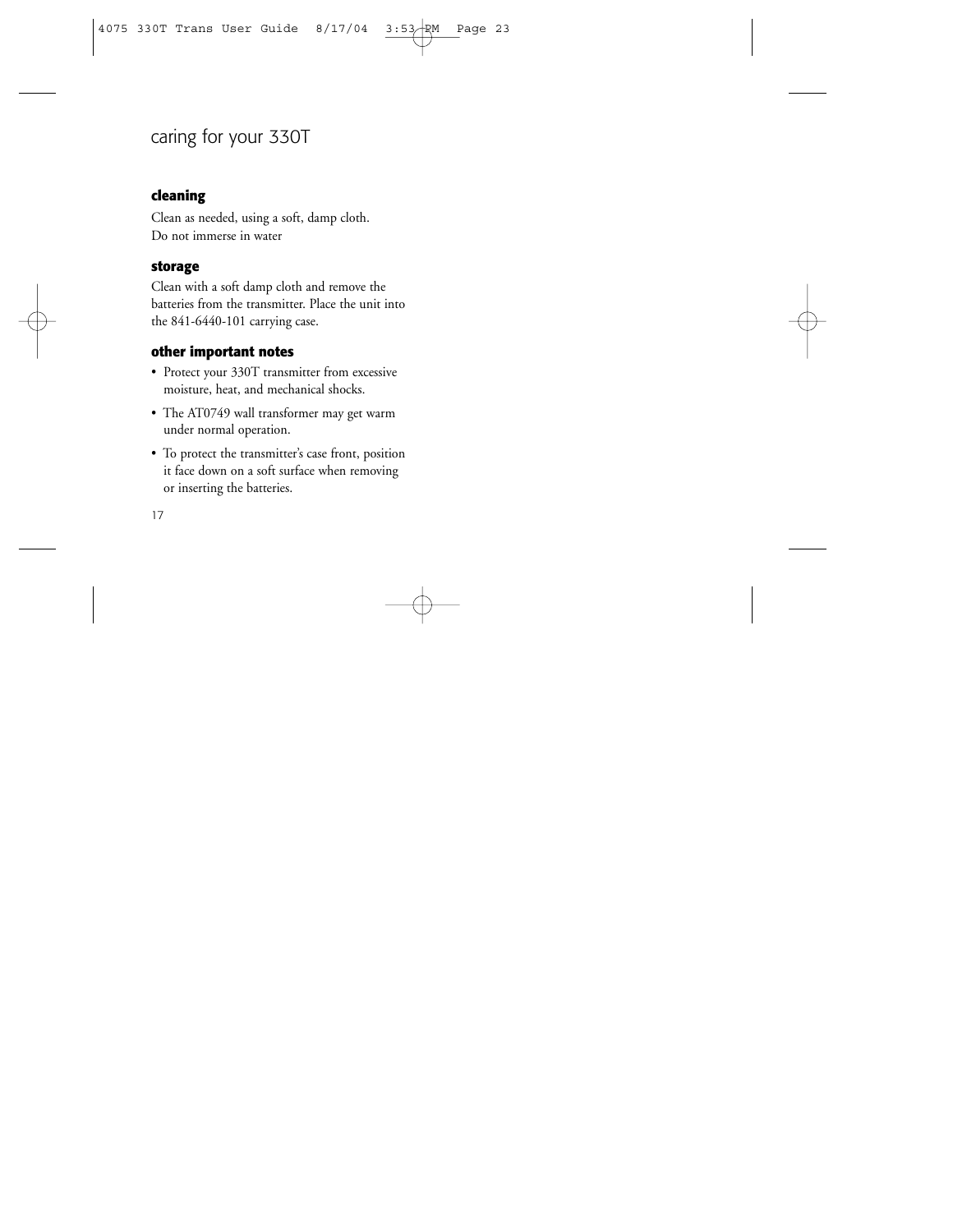# product specifications

#### **transmitter: 330T**

| transmitting<br>frequency                         | 216MHz, Crystal Controlled (U.S./Canada)                        |  |
|---------------------------------------------------|-----------------------------------------------------------------|--|
| modulation                                        | FM narrow-band                                                  |  |
| operating range                                   | up to $50m/160ft$                                               |  |
| user controls                                     | off/on; push button mute switch                                 |  |
| inputs/outputs                                    | 3.5mm auxiliary input jack                                      |  |
|                                                   | 2.5mm microphone input jack                                     |  |
|                                                   | 1.3mm charge jack                                               |  |
| battery life                                      | 15Hr (AAA alkaline)                                             |  |
|                                                   | 12Hr (AAA NiMH)                                                 |  |
| size (WXHXD)                                      | $5.9 \times 8.2 \times 2.0$ cm/2.3 $\times$ 3.3 $\times$ 0.8 in |  |
| weight                                            | 74.8g/2.64oz (with batteries)                                   |  |
| case.                                             | ABS plastic, painted                                            |  |
| battery/power/                                    | on: power on                                                    |  |
| charge LED<br>flashing: low battery - 1 hour life |                                                                 |  |
|                                                   | on (bright): charging                                           |  |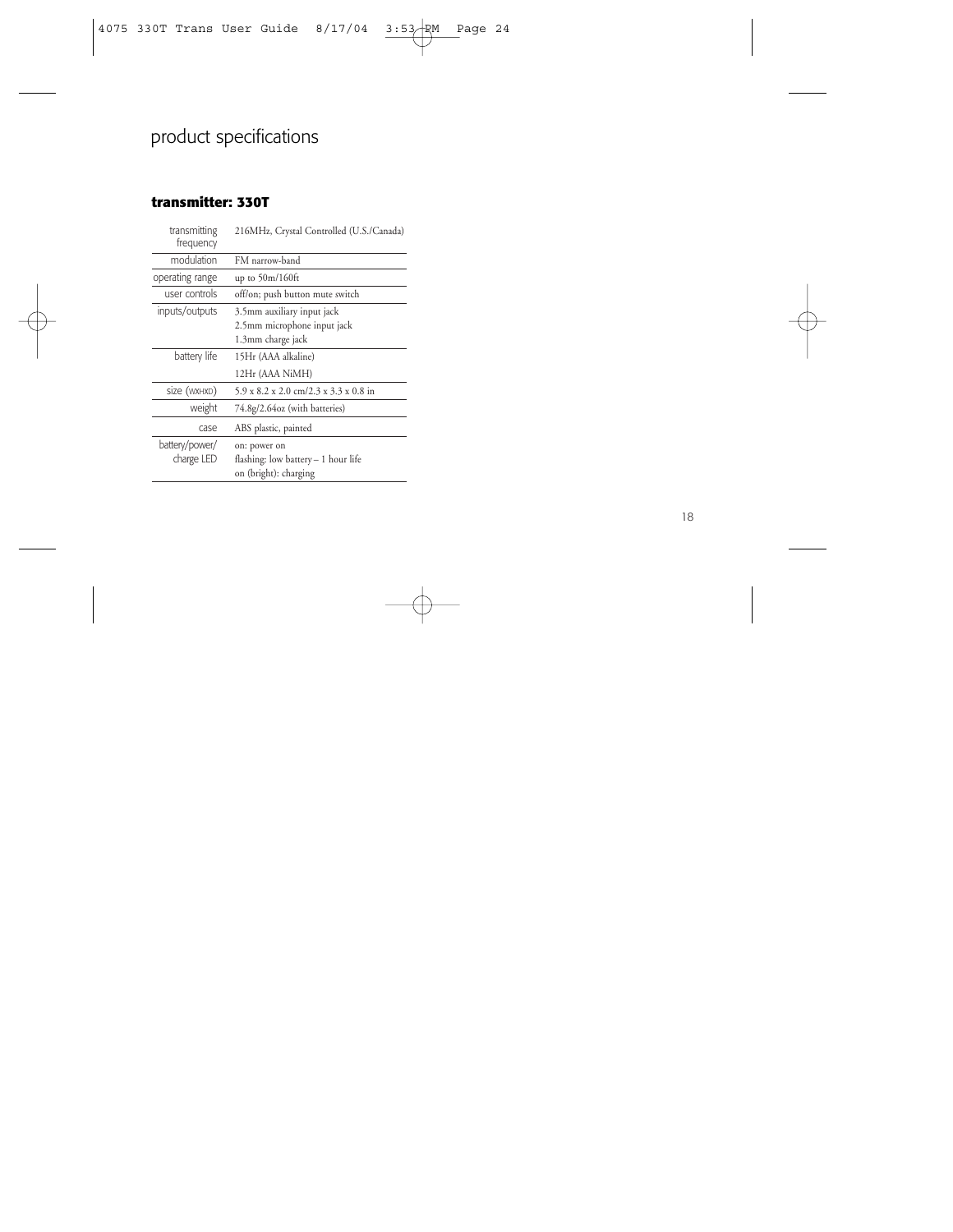# frequencies and corresponding Phonic Ear channel numbers

| frequency | channel | <b>330T</b> | EasyListener 2<br><b>230R</b> | <b>Lexis receiver</b> | Radium    | <b>Sprite</b> |
|-----------|---------|-------------|-------------------------------|-----------------------|-----------|---------------|
| 216.0125  |         |             |                               | $\bullet$             |           |               |
| 216.2125  | 9       |             |                               |                       |           |               |
| 216.2875  | 12      |             |                               |                       |           |               |
| 216.5875  | 24      |             |                               |                       |           |               |
| 216.7875  | 32      |             |                               | $\bullet$             |           |               |
| 216.9125  | 37      |             |                               | $\bullet$             |           |               |
| 216.9875  | 40      |             |                               | $\bullet$             |           |               |
| 216.025   | 41      | $\bullet$   | $\bullet$                     |                       | $\bullet$ | $\bullet$     |
| 216.075   | 42      |             | $\bullet$                     | $\bullet$             |           |               |
| 216.125   | 43      |             |                               |                       |           |               |
| 216.175   | 44      |             |                               |                       |           |               |
| 216.225   | 45      |             |                               | ٠                     |           |               |
| 216.275   | 46      |             |                               |                       |           |               |
| 216.325   | 47      |             | $\bullet$                     |                       | $\bullet$ |               |
| 216.375   | 48      |             | $\bullet$                     | ٠                     | $\bullet$ |               |
| 216.425   | 49      |             |                               |                       |           |               |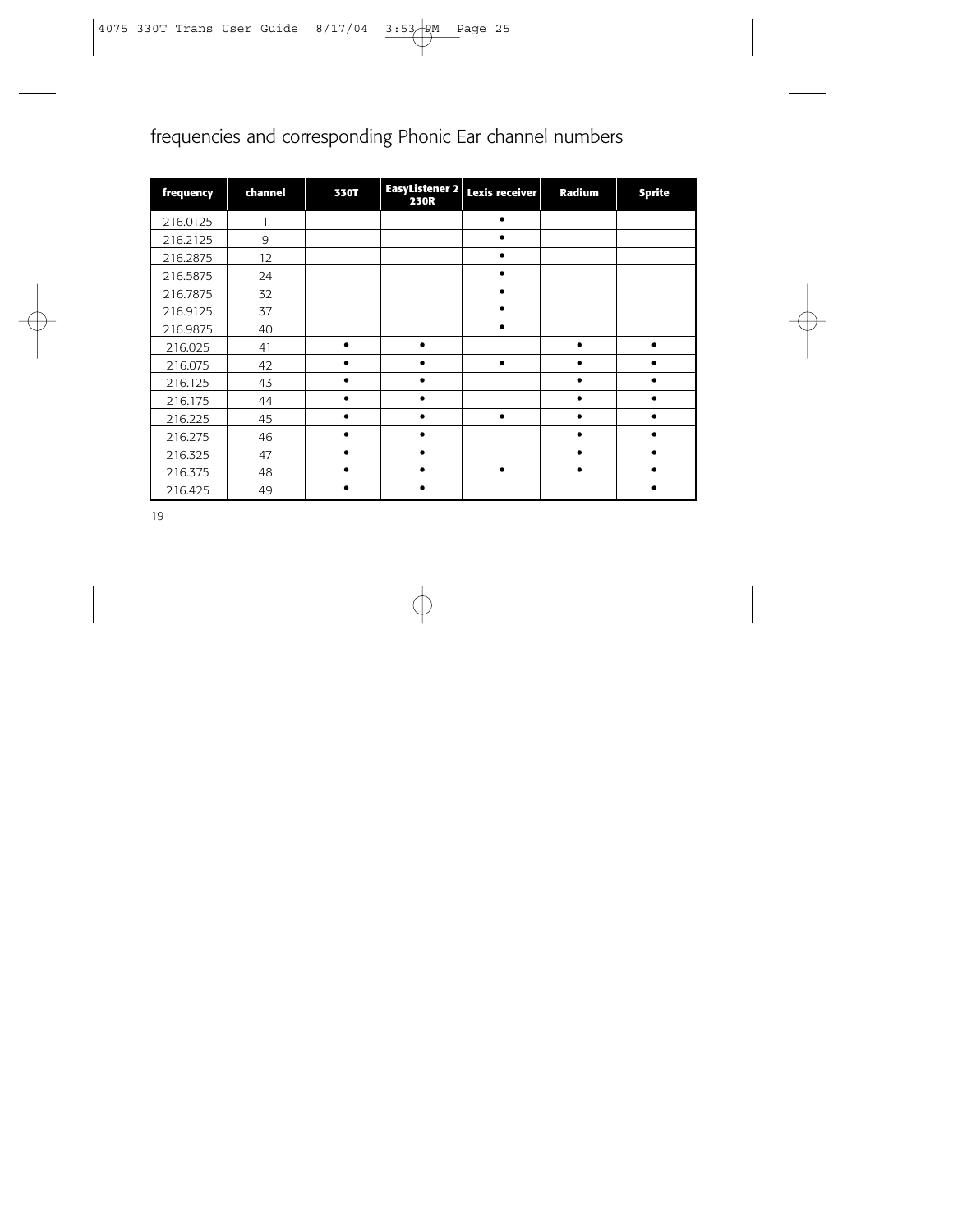# frequencies and corresponding Phonic Ear channel numbers (cont'd)

| frequency | channel | 330T | <b>EasyListener 2</b><br><b>230R</b> | Lexis receiver | Radium | <b>Sprite</b> |
|-----------|---------|------|--------------------------------------|----------------|--------|---------------|
| 216.525   | 51      |      |                                      |                |        |               |
| 216.575   | 52      |      |                                      |                |        |               |
| 216.625   | 53      |      |                                      |                |        |               |
| 216.675   | 54      |      |                                      |                |        |               |
| 216.725   | 55      |      |                                      |                |        |               |
| 216.775   | 56      |      |                                      |                |        |               |
| 216.825   | 57      |      |                                      |                |        |               |
| 216.875   | 58      |      |                                      |                |        |               |
| 216.925   | 59      |      |                                      |                |        |               |
| 216.975   | 60      |      |                                      |                |        |               |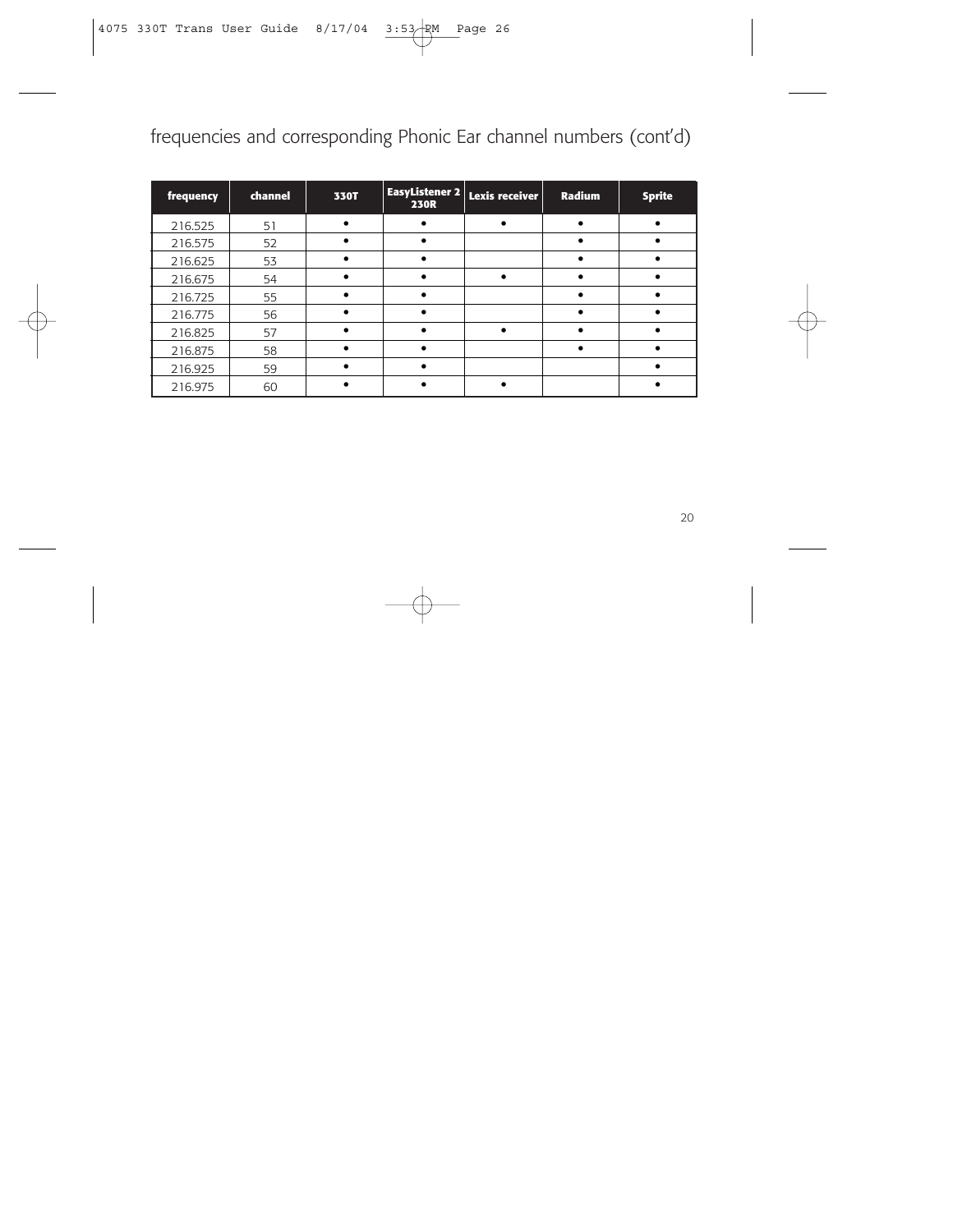# battery warnings

#### **Caution**

- Remove all batteries when replacing.
- Do not mix new and used batteries.
- Do not mix alkaline and rechargeable batteries.
- Remove batteries from the unit if the unit is not going to be used for an extended period of time, such as during summer break.
- Do NOT dispose of batteries in fire.
- Do NOT charge Non-rechargeable batteries.
- Always dispose of old batteries in approved battery recycling bins. It may be illegal to dispose in the trash. If you are not sure of proper disposal method, please consult your local authority.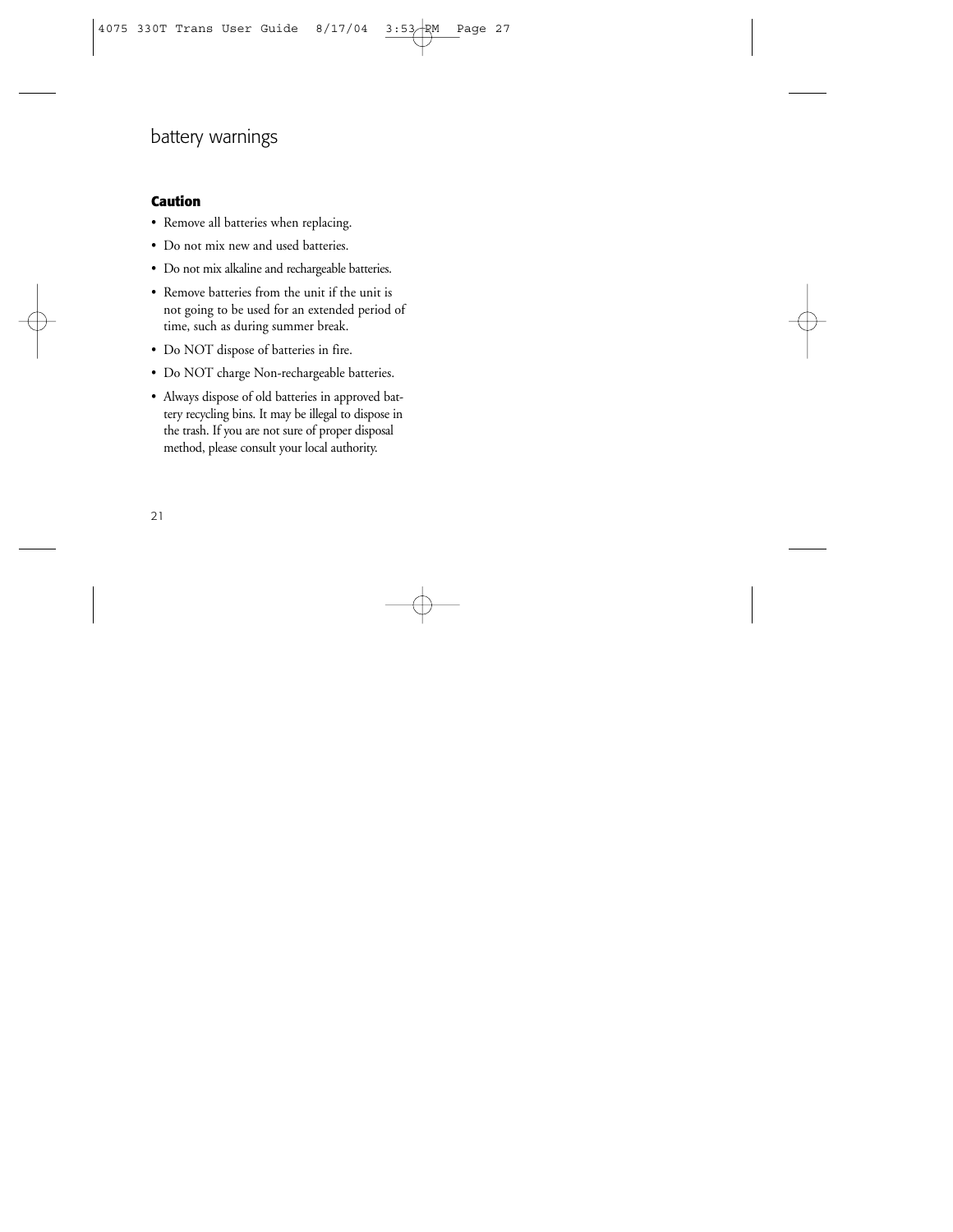## product warranty

#### **time period of warranty**

This warranty will go into effect upon the date of purchase and will stay in effect as long as the instrument remains the property of the original owner. The 330T transmitter has a 3-year limited warranty.

#### **what is covered by this warranty**

Any electronic component, which because of workmanship, manufacturing or design defects, fails to function properly under normal use during the life of this warranty will be replaced or repaired at no charge for parts or labor, when returned to the factory service center. Transportation in and out is paid by the customer. If it is determined that repair is not feasible, the entire unit may be replaced with an equivalent unit upon mutual agreement of the manufacturer and customer.

#### **what is not covered by this warranty**

This limited warranty does not apply to:

- **1.** Malfunctions resulting from abuse, neglect or accident.
- **2.** Instruments connected, installed, used or adjusted in any manner contrary to instructions provided by the manufacturer.
- **3.** Consequential damages and damages resulting from delay or loss of this instrument. The exclusive remedy under this warranty is strictly limited to repair or replacement as herein provided.
- **4.** Products damaged in transit unless investigated by the shipper and returned to the warrantor with the investigation report.
- **5.** Peripheral accessories as itemized within the product specification sheet as applicable, when such items are returned within 90 days from original purchase.
- **6.** Batteries if applicable.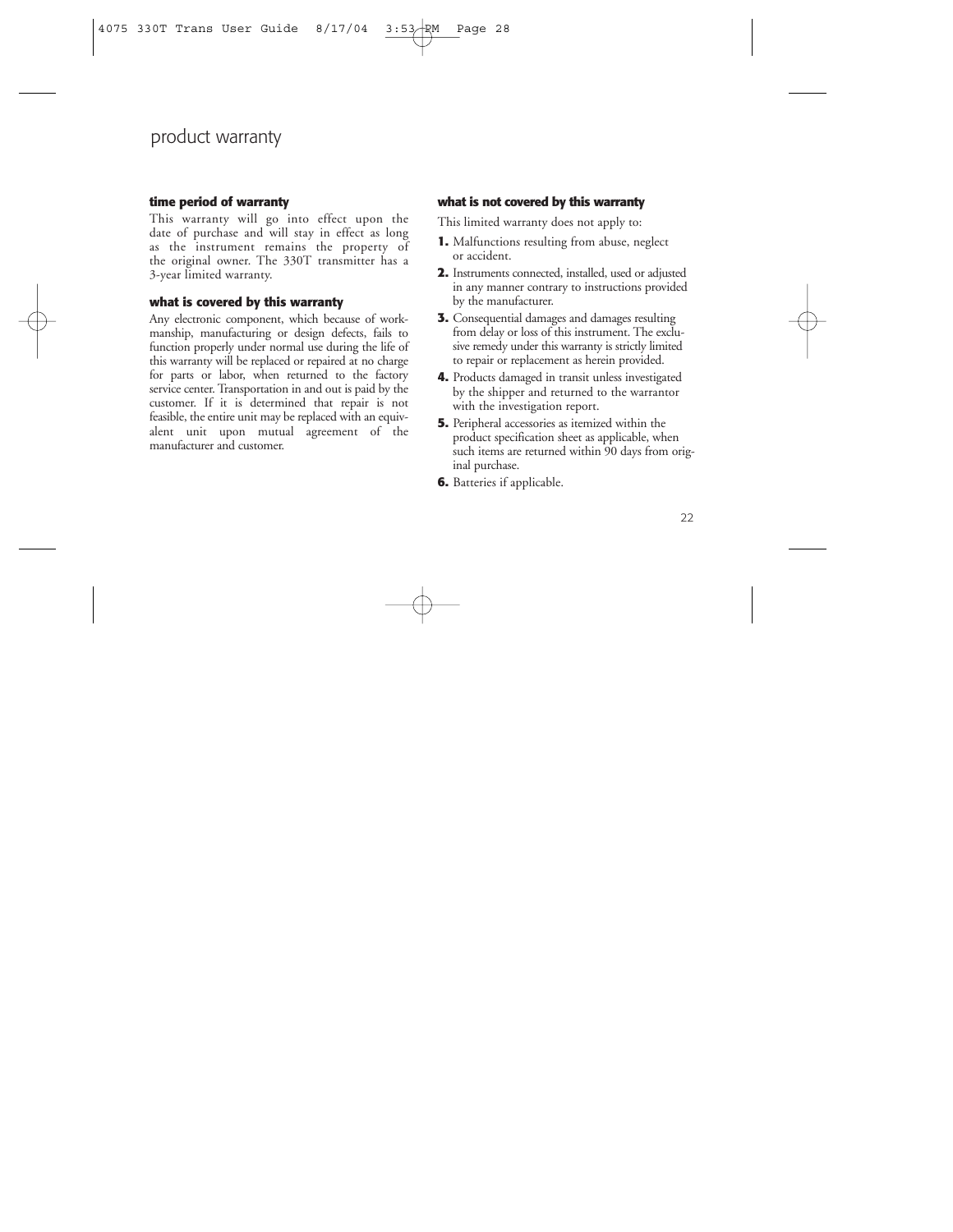# warranty (cont'd)

*Phonic Ear Inc.* reserves the right to make changes in the design or construction of any of its instruments at any time without incurring any obligation to make any changes whatsoever on units previously purchased.

This warranty is in lieu of all other expressed warranties. All expressed and implied warranties will terminate upon the expiration of this written warranty. No representative or person is authorized to represent or assume for us any liability in connection with the sale or use of our products other than as set forth above.

#### **what to do if you have questions**

If you have any questions about service, call the service department at **800.227.0735**, **then press 7**.

#### **what to do if you need service**

If you require service under the warranty terms, obtain a service order form either online at **www.phonicear. com/support.asp** or through our U.S. customer service department at **800.227.0735, then press 5**  $($ or  $+1.707.769.1110$  outside the U.S.). Fill the form out completely remembering to include:

- **1.** Description of the problem
- **2.** Your billing address
- **3.** Your shipping address (if different from billing address)
- **4.** Contact name and phone number
- **5.** A P.O. number if the equipment is not under a warranty or service contract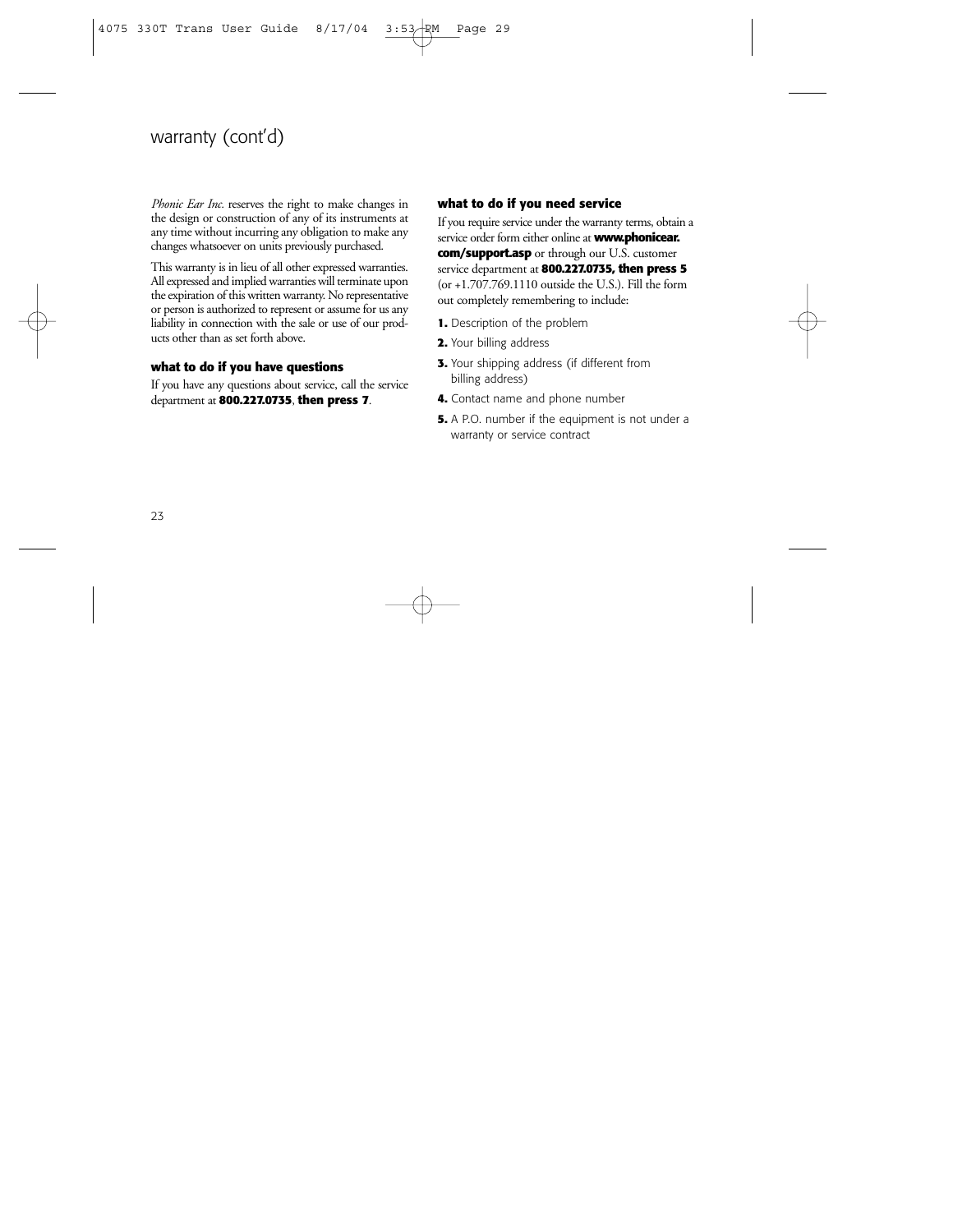# warranty (cont'd)

#### **Then, carefully package the equipment in the original shipping container** to prevent damage and send it postpaid to the service center near you:

USA/International:

#### **Phonic Ear Inc.**

3880 Cypress Drive Petaluma, CA 94954-7600 U.S.A.

In Canada: **Phonic Ear Ltd.** 10-7475 Kimbel Street Mississauga, Ontario L5S 1E7 Canada

#### **what to do if you have questions**

If you have any questions about service, call the service department at **800.227.0735, then press 7.**

#### **about your batteries**

To ensure that your batteries are as fresh as possible upon arrival, we have intentionally not installed them in your equipment.

#### **install your batteries in your equipment now, then charge overnight before initial use**

(see user guide for charging procedure).

#### **avoid battery corrosion**

To avoid battery corrosion and damage to your equipment never attempt to charge NiCad rechargeable batteries or alkaline disposable batteries in the 330T. Only NiMH batteries supplied by Phonic Ear should be charged in the 330T.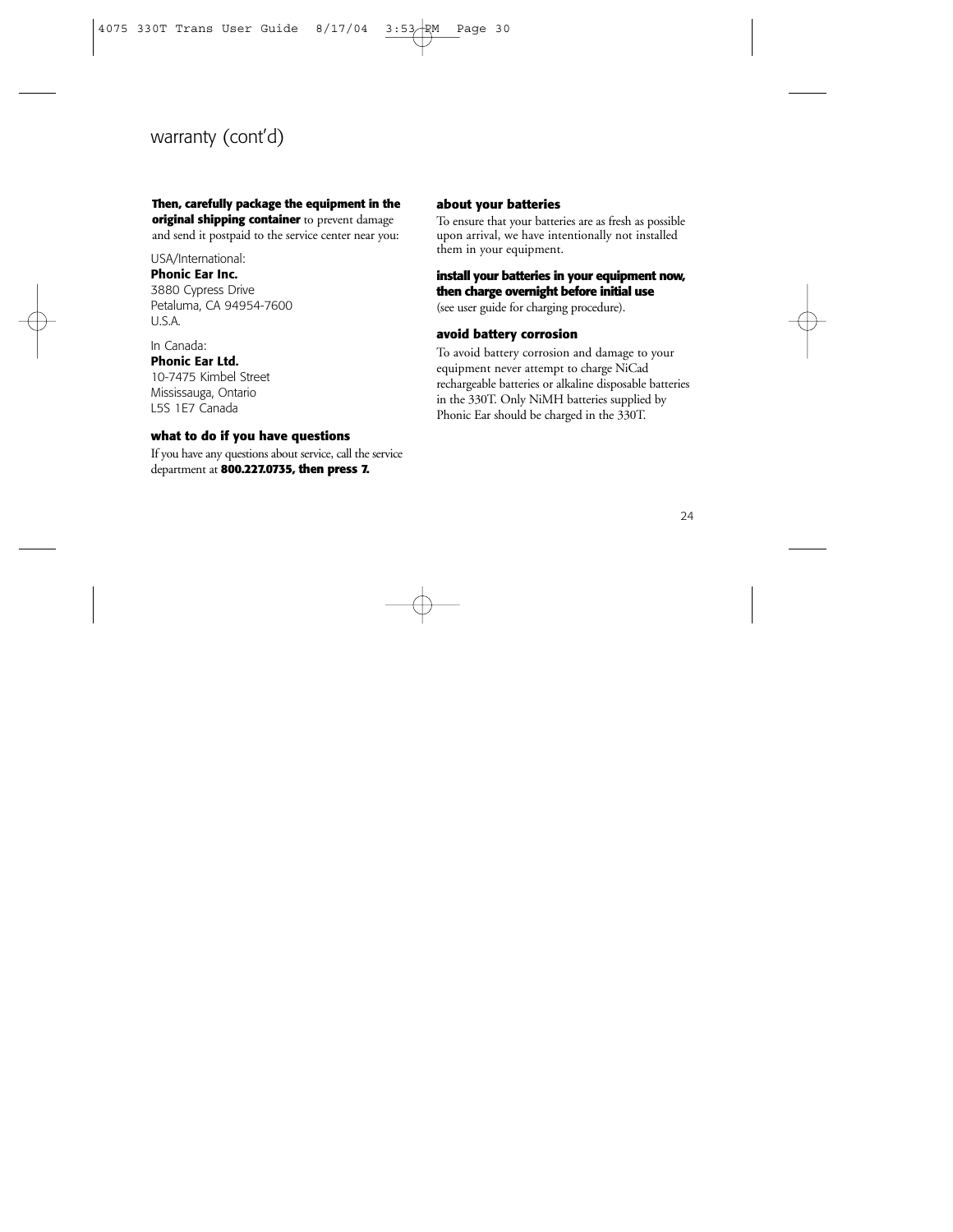## code of federal regulations (United States only)

#### **transmitter**

This transmitter is authorized by rule under the Low Power Radio Service (47 C.F.R. Part 95) and must not cause harmful interference to TV reception or United States Navy SPASUR installations. You do not need an FCC license to operate this transmitter. This transmitter may only be used to provide: auditory assistance to persons with disabilities, persons who require language translation, or persons in educational settings; health care services to the ill; law enforcement tracking services under agreement with a law enforcement agency; or automated maritime telecommunications system (AMTS) network control communications. Two-way voice communications and all other types of uses not mentioned above are expressly prohibited.

This device may not interfere with TV reception or federal government radar, and must accept any interference received, including interference that may cause undesired operation.

**IMPORTANT NOTE:** To comply with FCC RF exposure compliance requirements, only use supplied antenna that is sold with this transmitter. Use of any other antenna which has not been approved by the manufacturer will violate FCC rules and regulation and void the user's authority to operate this device. This device and its antenna(s) must not be co-located or operating in conjunction with any other antenna or transmitter.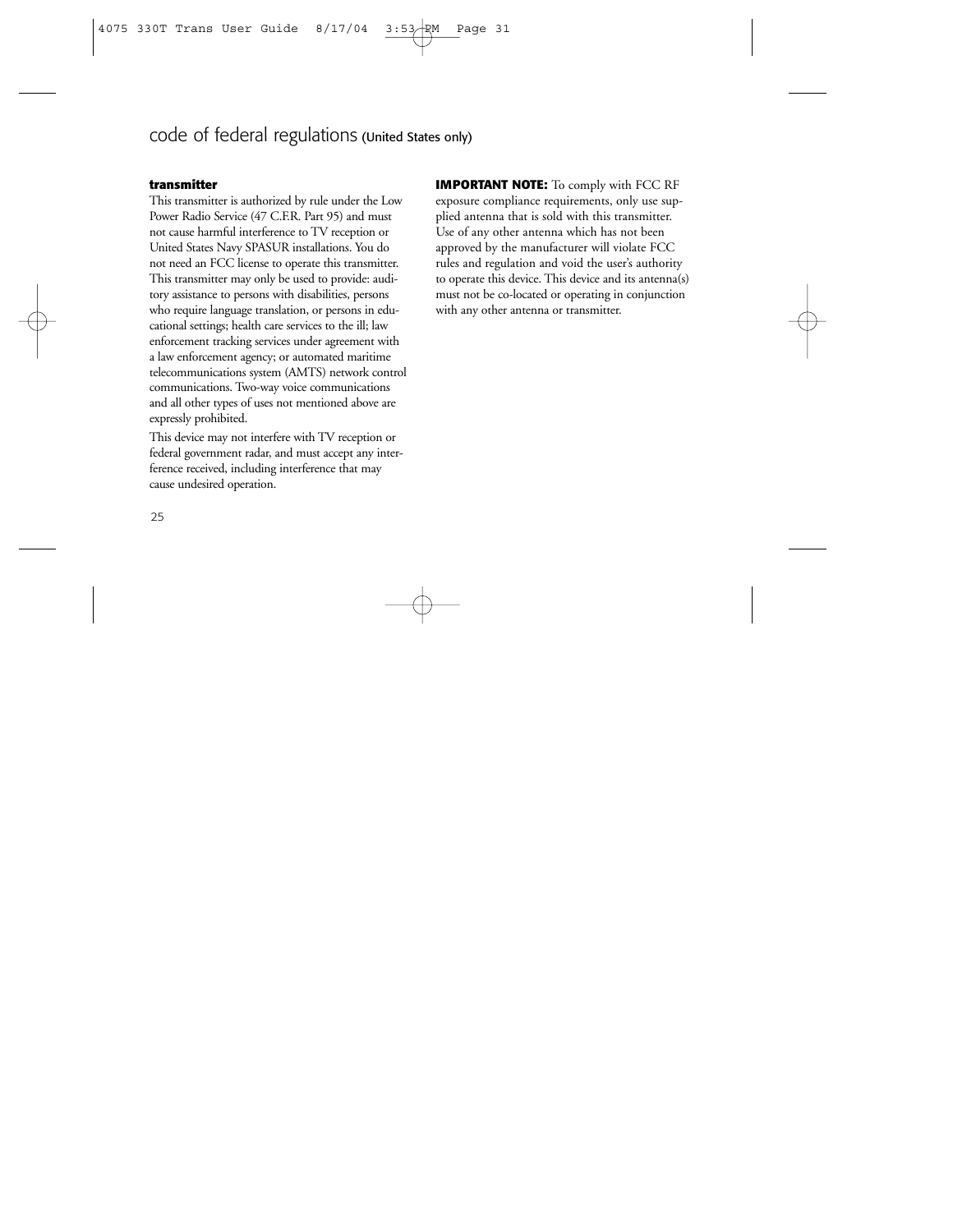# regulatory approvals



The term "IC:" before the radio certification number only signifies that Industry of Canada technical specifications were met.